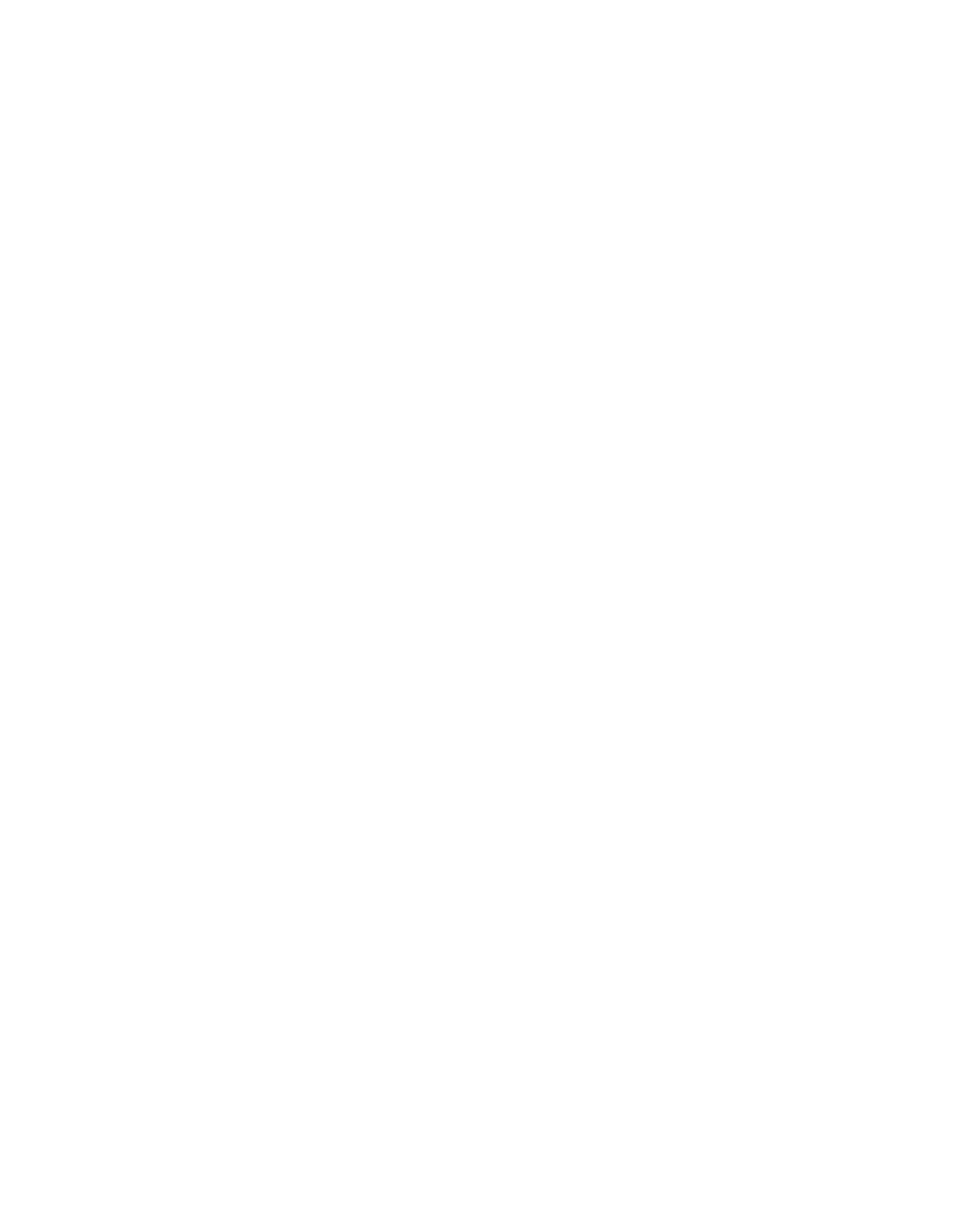# Table of Contents

| Mise en Scene                                | 6  |
|----------------------------------------------|----|
| Dramatis Personae                            | 6  |
| The Character Creation Process               | 7  |
| <b>Character Examples</b>                    | 11 |
| Prester John and Wormwood                    | 13 |
| <b>Initial Position</b>                      | 13 |
| Summary                                      | 14 |
| Act Two: We, In Some Unknown Power's Employ, |    |
|                                              | 15 |
| Order of Play                                | 15 |
| A Character Turn Begins                      | 15 |
| Scene Framing Example                        | 18 |
| The Dice You Roll                            | 19 |
| Playing Out the Scene                        | 19 |
| <b>Making Progress</b>                       | 22 |
|                                              | 23 |
| References and Inspiration                   | 25 |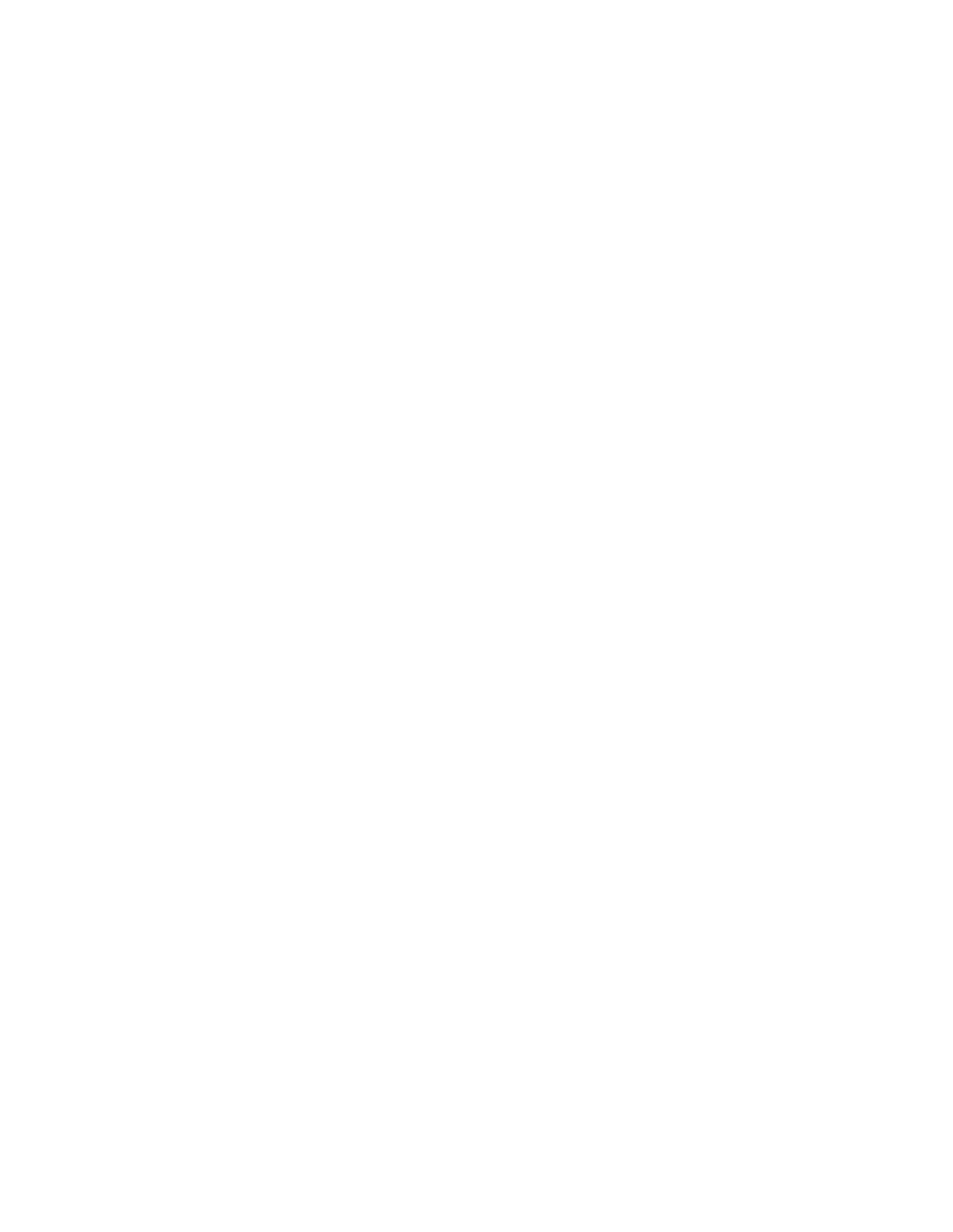## Act One: By What Strange Alchemy Are We Governed

TO GET READY FOR THE GAME, the Game Master (GM) should prepare a "map" of Prester John's kingdom consisting of an eight-by-eight grid of Tarot cards. The cards should be thought of as occupying eastings and northings as in the following chart. The cardinal directions are numbered, thus:

|      |      |      |      | $1$ NOI $(1)$ |      |      |      |      |      |
|------|------|------|------|---------------|------|------|------|------|------|
|      | 1, 8 | 2, 8 | 3, 8 | 4, 8          | 5, 8 | 6, 8 | 7,8  | 8,8  |      |
|      | 1, 7 | 2, 7 | 3, 7 | 4,7           | 5, 7 | 6, 7 | 7,7  | 8,7  |      |
|      | 1, 6 | 2, 6 | 3, 6 | 4,6           | 5, 6 | 6,6  | 7,6  | 8,6  |      |
| West | 1, 5 | 2, 5 | 3, 5 | 4, 5          | 5, 5 | 6, 5 | 7,5  | 8, 5 | East |
| (4)  | 1,4  | 2,4  | 3,4  | 4, 4          | 5, 4 | 6, 4 | 7, 4 | 8, 4 | (2)  |
|      | 1, 3 | 2, 3 | 3, 3 | 4, 3          | 5, 3 | 6, 3 | 7, 3 | 8, 3 |      |
|      | 1, 2 | 2, 2 | 3, 2 | 4, 2          | 5, 2 | 6, 2 | 7, 2 | 8, 2 |      |
|      | 1, 1 | 2,1  | 3,1  | 4, 1          | 5, 1 | 6, 1 | 7, 1 | 8,1  |      |
|      |      |      |      |               |      |      |      |      |      |

| North (1) |  |
|-----------|--|
|-----------|--|

#### South (3)

Each square represents a province in the kingdom of Prester John, in truth an empire of many peoples spread across the regions of Sind, Hind, Zabajji, and Zanj; that is, central and south-central Asia, south-western Asia and the islands beyond, and parts of eastern Africa. The precise geography is, to be sure, not terribly important.

Swords (Chole) Open Plains, Steppe, or Desert Wands (Melanche) Forest, Jungle, or Valley Cups (Sange) Swamp, Marshland, or Coastlands Pentacles (Pneuma) Mountains, Highlands, or Hill Country Major Arcana (any) Town or Island

Additionally, the GM should assemble sufficient markers, tokens, pawns, chessmen, miniature figurines, and the like to represent various characters and locations on the map—perhaps a score of such counters, all told. Pennies or poker chips may be useful for keeping track of the in-game currency of "humours" (see below), but this may also be tracked with pencil and paper. Players will need copies of the individual play sheets in any case, as well as a set of polyhedral dice (d4, d6, d8, d12, and d20, to be specific;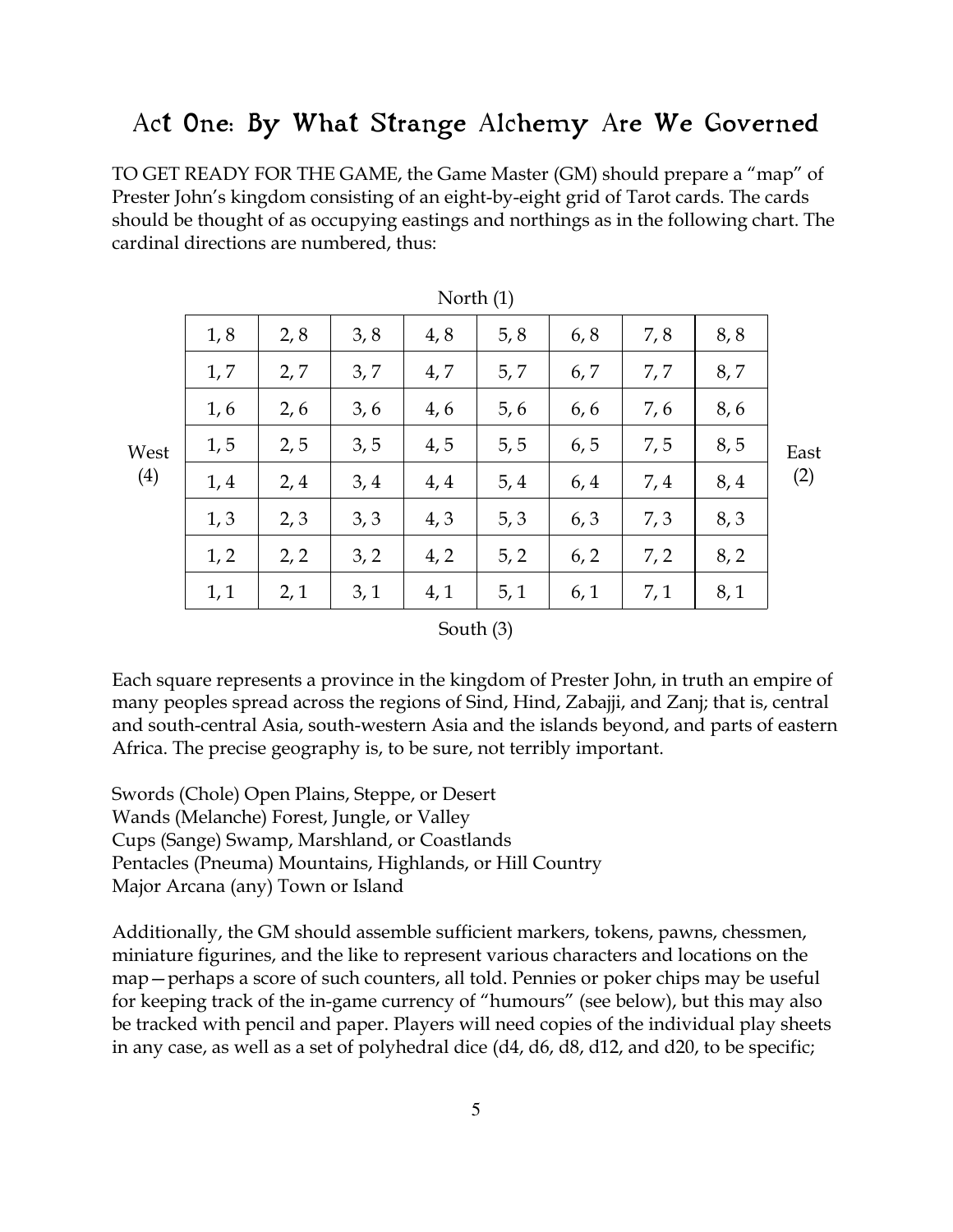the ten-sided and percentile dice often included in such sets are not required for this game).

## Mise en Scene

The time is the 12<sup>th</sup> century. The place is the Kingdom of Prester John, the much-storied Christian monarch of the Far East, Lord of the Four Indies. His empire is divided into the four domains of Hind, Sind, Zanj, and Zabajji, each with 16 provinces therein. The many provinces of Prester John's empire range across deserts and jungles and include sun-soaked islands in the glimmering sea as well as snow-capped mountains at the top of the world.

This empire is ruled from the grand and glorious city of Nysse, at whose center stands a palace of marvels, in which may be found all manner of wonders and a court that is peopled by men and women from across the known world, content in the king's service and eager for his praise.

Prester John is reknowned far and wide as a great and wise lord, ruling justly over many nations with kindness and mercy. The grandeur of his presence and the benign dignity of his gaze has caused strong men to weep and wicked men to flee. He is the latest in a dynastic line converted to Christianity by the apostle Judas Didymus, whom apocryphal legends say was twin brother to Jesus.

But the *Apocalypse of Judas Didymus* foretells a time when great tribulation and calamity will befall the Four Indies and the world beyond. It tells of "a star called Wormwood" that will fall upon the land and unleash beasts of war, plague, famine, and poison to devour the people. The prophecies of Judas say also that heroes from far-off lands will rise to oppose those beasts, at great cost to themselves, and ultimately to little avail, for both they and the kingdom of the Four Indies will perish from the earth.

This game is the story of that time.

## Dramatis Personae

Each player creates a character who is a traveler to the kingdom of Prester John, headed there for some reason or another. It is not necessarily the case that the characters will begin the game together; in fact, it is likely that they will start quite separate in space.

Begin with your four humours (Chole, Sange, Melanche, Pneuma) each set at 3. Your humours, which together are referred to as your temperament, act as a resource and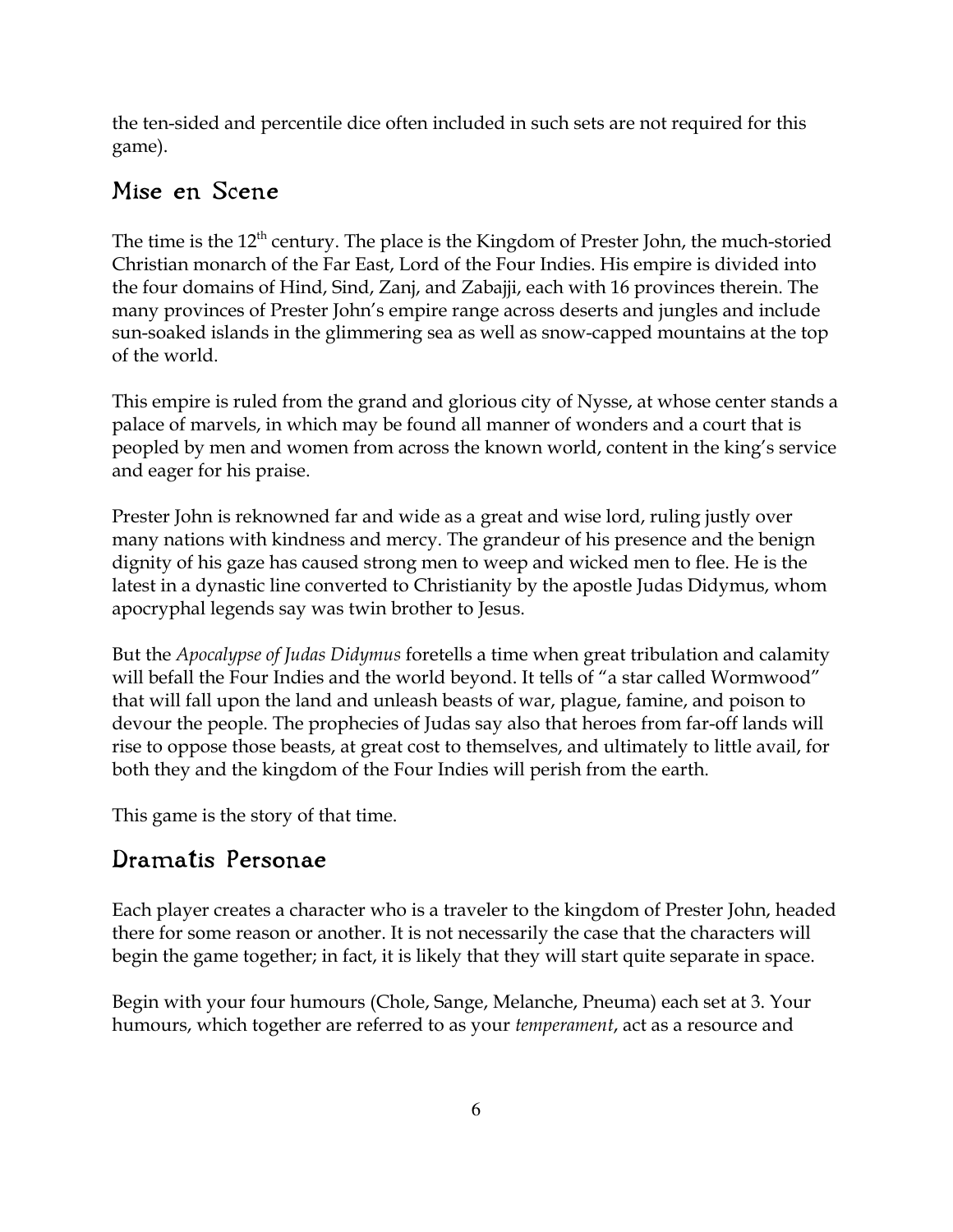constraint in play. During character creation, each step has an effect on the distribution of your humours as well as determining some in-game facet of your character.

- Chole (KOH lay). This humour, also called "green bile," is associated with the digestive tract and internal organs, particularly the kidneys and spleen. Its element is fire. Its virtue is cleverness; its vice is cynicism. An excess of Chole is said to result in excitability, rage, and anger. A deficiency of Chole produces episodes of gullible foolishness. A character with high Chole is excitable, irascible, volatile, energetic, prone to enthusiasms and manias, given to angry outbursts and susceptible to rage, jealousy, and envy — but also alert, daring, keen of sense and sharp of mind. The elemental form associated with Chole is a tetrahedron (i.e., d4).
- Sange (SAN gay). This humour is said to be the major component of blood. It is associated with the heart and the circulatory system. Its element is water. Its virtue is bravery; its vice is foolhardiness. An excess of Sange is said to result in high-spirited giddiness. A deficiency of Sange occasions cowardice. A character with high Sange is outgoing, gregarious, equanimous in adversity and content in prosperity; but he or she is liable to placidity and indolence, and susceptible to the pressures and blandishments of ostensible friends. The elemental form associated with Sange is a dodecahedron (i.e., d12).
- Melanche (mel AYHN kay). This humour, also called "black bile," is associated with the digestive tract and internal organs, particularly the liver. Its element is earth. Its virtue is wisdom; its vice is a tendency to abstraction. An excess of Melanche is said to produce fits of depression, grief, and sadness. A deficiency of Melanche shows itself as ignorance. A character with high Melanche is withdrawn and morose, given to black moods and sullen funks; he or she also tends to be strong-willed and self-disciplined. The elemental form associated with Melanche is a cube (i.e., d6).
- **Pneuma** (NOO mah). This humour is associated with the lungs and respiratory system. Its element is air. Its virtue is piety; its vice is cruelty. An excess of pneuma is said to cause emotional detachment and withdrawal. A deficiency of pneuma produces irreverence. A character with high Pneuma is serene and contemplative, but often naive and impractically idealistic. The elemental form associated with Pneuma is an octahedron (i.e., d8).

#### The Character Creation Process

Roll 1d4 to determine your character's **purpose**. This roll will add 1 point to one humour. A *pilgrim* journeys to find and visit a holy site or sacred relic. A *emissary* is someone who comes with something to say—a missionary, envoy, or ambassador, or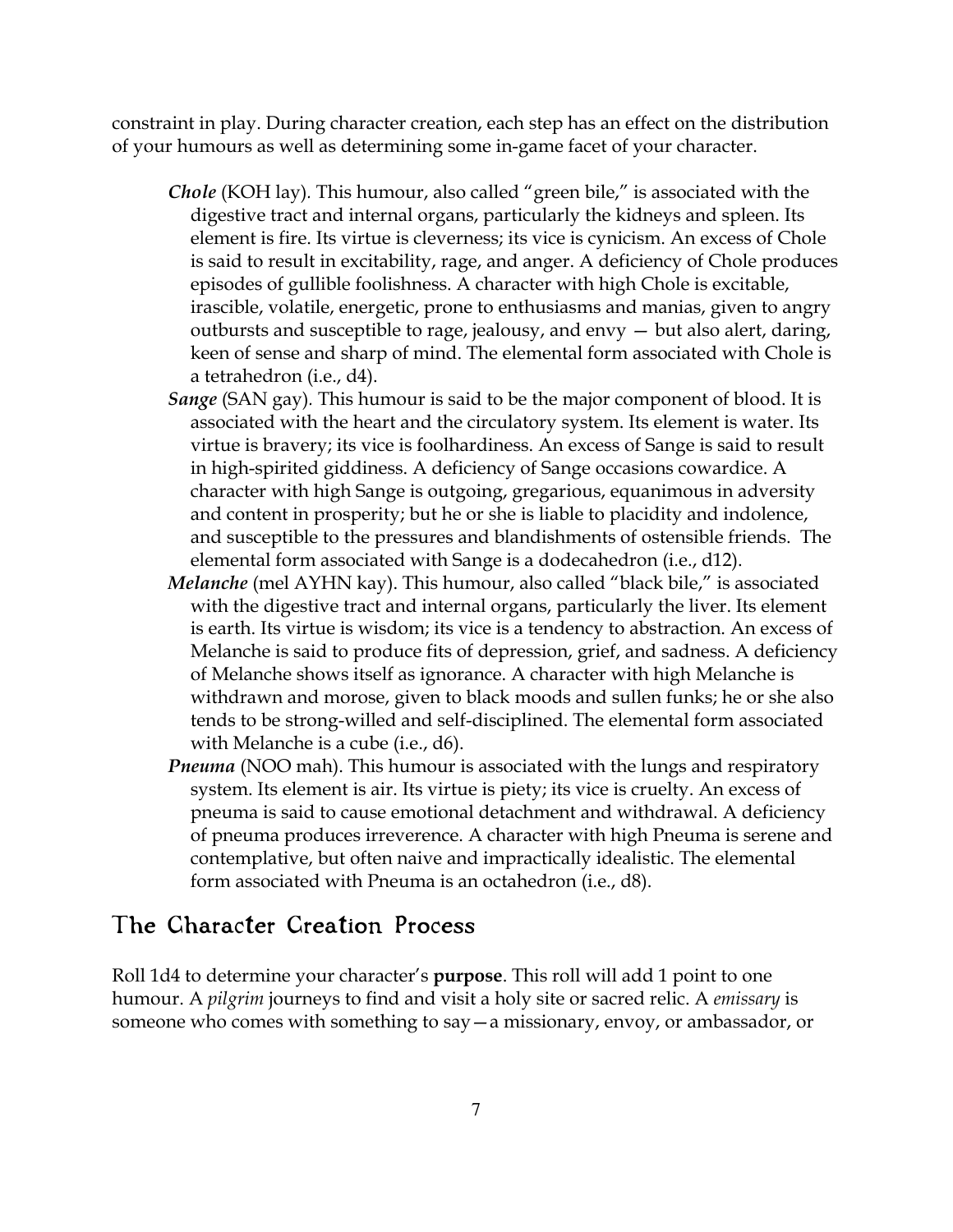| $\mathbf{1}$    | Pilgrim (+1 Pneuma)    |
|-----------------|------------------------|
| $\overline{2}$  | Emissary (+1 Melanche) |
| 3               | Merchant (+1 Sange)    |
| $4\overline{ }$ | Warrior (+1 Chole)     |

perhaps a wild-eyed prophet. A merchant seeks a market or a source of goods; he or she may be a caravan master or a humble peddler. A warrior may fight for love or money, and may be an adventurer or a mercenary, or have taken crusading vows of monastic ascetism out of piety.

Next, roll 1d6 to determine your character's **destination**. This is the place that he or she wants to go, or where he or she must go, or the landmark nearest to his or her true

| $\mathbf{1}$   | The Castle of Gathonolabe $(P)$ +1 Melanche      |
|----------------|--------------------------------------------------|
| $\overline{2}$ | The Wall of Gogmagog (Kt) +1 Chole               |
| 3              | The Tomb of St. Judas Didymus $(B) + 1$ Melanche |
| 4              | The Fountain of Youth $(R)$ +1 Pneuma            |
| 5              | The Firesilk Bazaar $(Q)$ +1 Sange               |
| 6              | The Court of Prester John $(K)$ +1 Pneuma        |

destination. Again, note that the roll affects the character's temperament, adding a point to one humour. The Castle of Gathonolabe is a mountain fortress wherein a rich and evil sorceror trains an order of assassins, rewarding them with hedonistic and sybaritic pleasures. The Wall of Gogmagog is a fortification built by Alexander the Great across a great mountain pass which pens beyond it tribes of

cannibalistic nomads prophesied to someday serve as soldiers of the Antichrist. The Tomb of St. Judas Didymus is an ornate cathedral that houses the relics of the apostle sent to the Indies. The Fountain of Youth is a clear pool of sweet water somewhere in the middle of a tangled marsh or deep within a lonely grotto; those who drink from it three times in as many days are granted youthful vigor for the remainder of their lives. The Firesilk Bazaar is where an iridescent, multi-colored fabric of the same name is woven by women of the city of Nysse from the silk of the fire-loving salamander. The Court of Prester John is the Emperor's throne room and receiving hall, set within a palace that is graced with wonders from across the lands subject to the Emperor and those who have pled for his indulgence.

Roll 1d8 to determine the character's primary (or father) archetype. Use the result a trait, feature, or aspect of the character, and assign that trait to one of the character's humours according the the virtue or vice it best expresses. For example, a character who was hot-tempered would probably make that a Chole trait, while one who was widely traveled might make that a Melanche trait. Adjust the character's humors as indicated.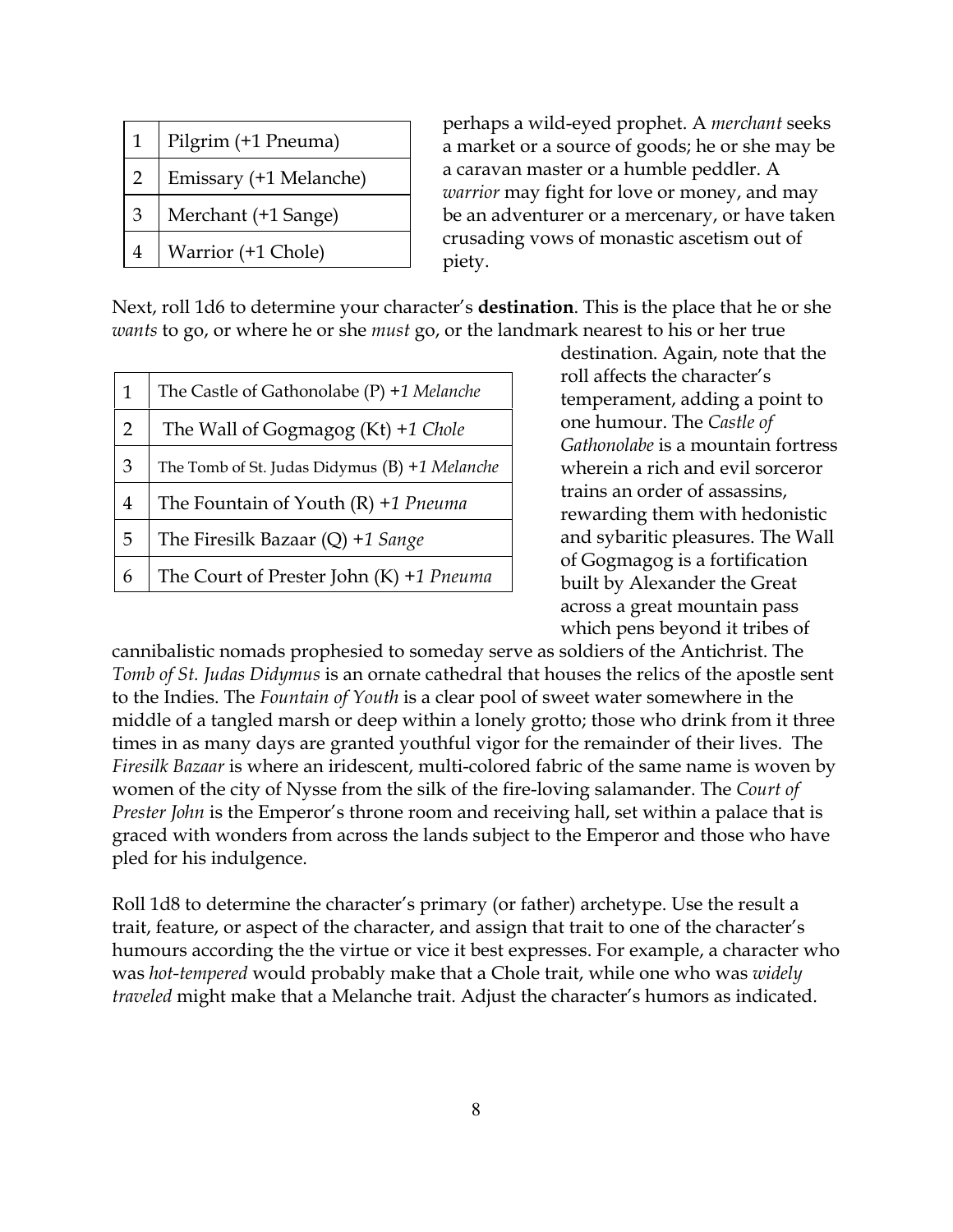Roll 1d8 a second time to determine the character's secondary (or mother) archetype; if the result is the same, the character has only a single archetype. Give the character a second trait, and adjust his or her humours once more.

| ŏ          | $\mathbf{1}$   | 000 | Youth (Maiden). Departure, initiation, potential. Sange +2, Melanche -1. |  |  |
|------------|----------------|-----|--------------------------------------------------------------------------|--|--|
| ď          | 2              | 001 | Knight (Priestess). Pursuit, conflict, struggle. Chole +2, Pneuma -1.    |  |  |
| Q          | 3              | 010 | Mentor (Mother). Giving, sheltering, waiting. Pneuma +2, Chole -1.       |  |  |
|            | $\overline{4}$ | 011 | Hermit (Witch). Gathering, resistance, obscuring. Melanche +2, Sange -1. |  |  |
| 와          | 5              | 100 | Bishop (Seeress). Judgment, revelation, command. Chole +2, Sange -1.     |  |  |
| C)         | 6              | 101 | Vagabond. Seeking, failing, wandering. Melanche +2, Chole -1.            |  |  |
| $_{\odot}$ | 7              | 110 | Hero(ine). Mastery, transformation, victory. Sange +2, Pneuma -1.        |  |  |
| 図          | 8              | 111 | King (Queen). Completion, arrival, totality. Pneuma +2, Melanche -1.     |  |  |

Now roll your d12 to determine your character's zodiacal aspect, or star-sign.

|                                 | $\mathbf{1}$   | Capricorn (Melanche). Death, old age, failure, destruction.                 |  |  |  |
|---------------------------------|----------------|-----------------------------------------------------------------------------|--|--|--|
| $\boldsymbol{\mathop{\approx}}$ | $\overline{2}$ | Aquarius (Pneuma). Magic, treasure-seeking, cameraderie.                    |  |  |  |
|                                 | 3              | Pisces (Sange). Mysticism, religion, treachery, traveling.                  |  |  |  |
| ရာ                              | 4              | Aries (Chole). Strength, combat, valor, action.                             |  |  |  |
| $\mathcal{R}$                   | 5              | Taurus (Melanche). Health, rest, healing, endurance.                        |  |  |  |
| $\pi$                           | 6              | Gemini (Pneuma). Messages, gathering knowledge, things hidden or concealed. |  |  |  |
| $\mathbf{O}$                    | 7              | Cancer (Sange). Fortune, luck, madness.                                     |  |  |  |
| ${\boldsymbol{\Omega}}$         | 8              | Leo (Chole). Worldly power, justice, leadership.                            |  |  |  |
| mg                              | 9              | Virgo (Melanche). Worldly knowledge, mercy, love, sex.                      |  |  |  |
| 心                               | 10             | Libra (Pneuma). Peace, cooperation, commerce, working together.             |  |  |  |
| $\mathbf{m}_{t}$                | 11             | Scorpio (Sange). War, vengeance, evil deeds, scheming.                      |  |  |  |
|                                 | 12             | Sagittarius (Chole). Laughter, teaching, protection, resurrection, rebirth. |  |  |  |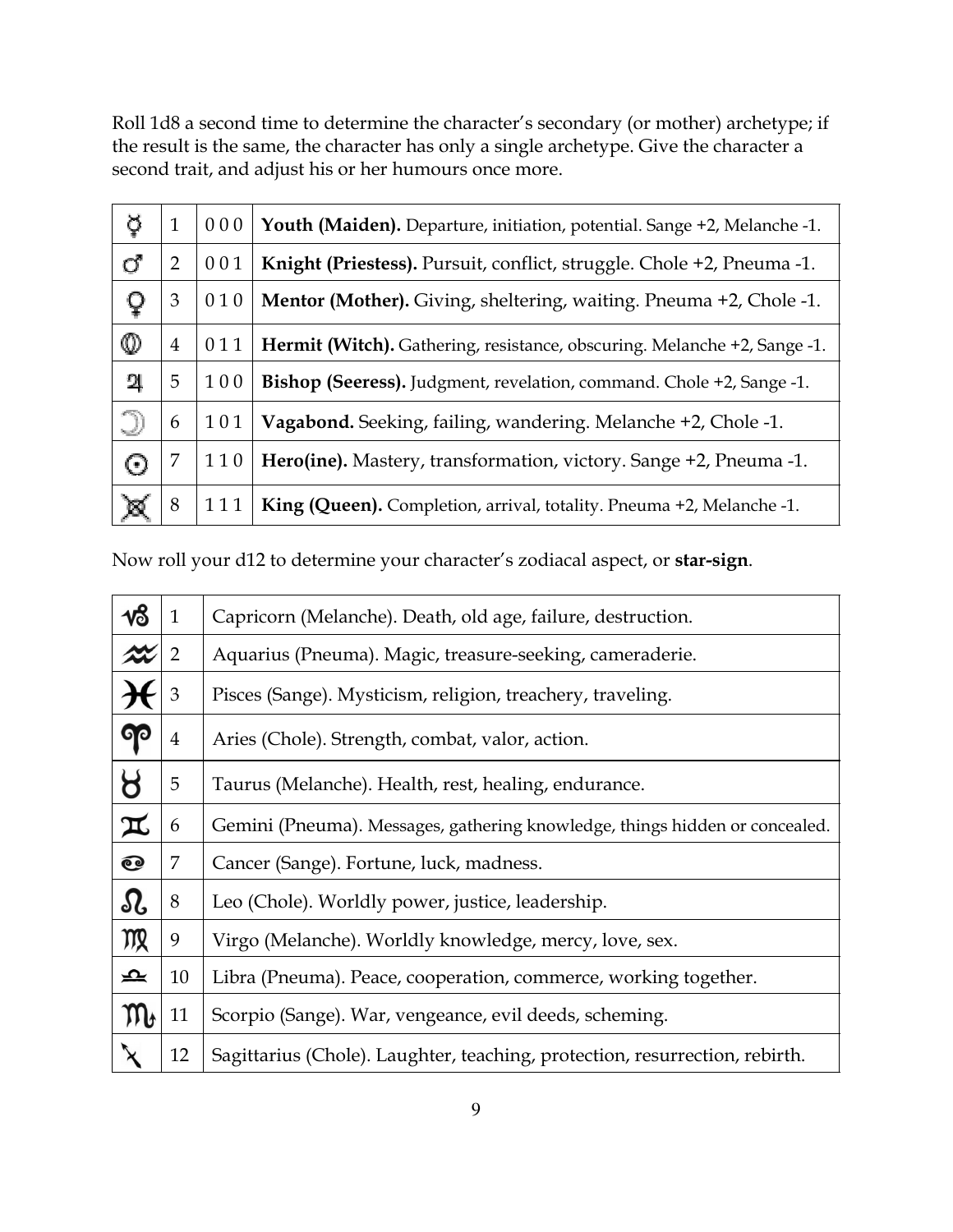Finally, roll your d20 to determine your **origin**; that is, where you come from.

Byzantium is the hard-pressed and much-shrunken eastern Roman Empire, whose people are called Greeks by those from the Latin West and known for their subtle duplicity. The Emperor rules from the city of Constantinople.

Cathay is the great kingdom of the far east, whose Song Emperor presides over an elaborate bureaucracy and whose vibrant culture produces many marvels.

- Cipango is an insular island-kingdom beyond Cathay where the Heike and Genji noble families vie for influence with the emperor of their land.
- England is a kingdom in the far West conquered a generation or two ago by Norman princes from the continent, who retain lands in Normandy and Brittany.
- Ethiopia is a Christian kingdom in the far South whose ruling dynasty is descended from King Solomon and the Queen of Sheba; it has been cut off from the rest of Christendom by the expansion of Islam along with other Nubian kingdoms such as Alodia, Blemmyes, and Makuria.
- Fatimid Egypt is the center of one of the chief powers of Islam, with important cities such as Cairo and Alexandria in its domain. The rule of its weak caliphs is supported by cunning eunuch viziers and mighty generals.
- The Frankish lands include the Kingdom of France and its important principalities: the Duchy of Anjou, the County of Blois, and places such as Flanders and Aquitaine.
- The Holy Roman Empire encompasses much of what is now Germany and northern Italy and comprises a network of semi-autonomous city-states, principalities, baronies, bishoprics, and other sorts of polities, united under an emperor whose authority is at most symbolic.
- Kiev is one of the principalities that rules over the Russian steppes, and is an important corridor for trade between the far north and lands to the south. Its golden age is recently passed, and it faces pressures from rivals and nomads from the east.
- Languedoc is the name for the regions of southern France like Provence and Toulouse where a particular Frankish dialect is spoken; its people are proud and assertive.
- The Kingdom of Leon & Castile is the bulwark of Christendom against Moorish conquerors from the south, and is chief among the Spanish principalities that also include Valencia, Saragossa, Aragon, and Navarre.
- The Moorish Empire of the Almoravids includes large portions of northwestern and sub-Saharan west Africa as well as southern Spain, and consists of numerous fractious and rebellious peoples ruled from the city of Marrakech.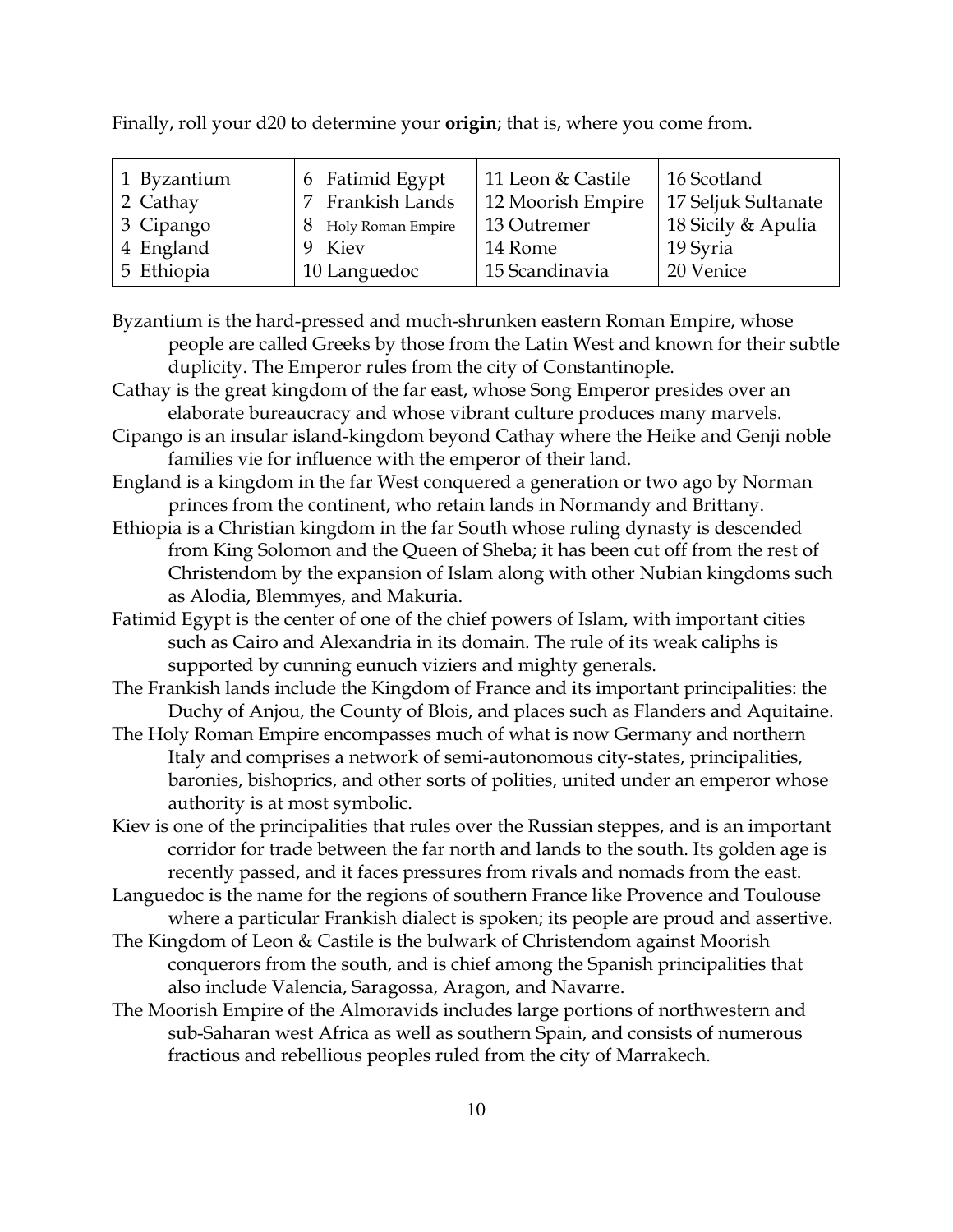Outremer is the name given to the imperilled crusader kingdoms established in the Holy Land by Norman and Frankish nobles late in the last century. It includes the Kingdom of Jerusalem, the Principality of Antioch, and the County of Edessa.

- Rome is the seat of the Papacy, chief ecclesiastical authority of the Latin rite of Christianity and ruler of the surrounding Papal States.
- Scandinavia includes Sweden, Norway, Denmark, and the Orkneys, whose far-traveling vikings were once the scourge of the North.

Scotland is a kingdom in the far north of the British islands.

- The Seljuk Sultanate is the chief rival of the Fatimid dynasty for control of the Muslim world. It has many fractious client states who owe their allegiance to the Sultan in Baghdad.
- Sicily and Apulia in the south of Italy have been conquered by Norman adventurers who cagily play off Muslim and Byzantine influence to open up opportunities for themselves.
- Syria includes numerous provinces and principalities nominally under the sway of the Seljuks but which seek to preserve their autonomy by subtle diplomacy; the cities of Damascus, Aleppo, and Mosul are prominent among them.
- Venice is a mercantile city in northern Italy whose sailors move aggressively to acquire rights and privileges in markets far from home.

#### Character Examples

One player rolls d4:3, d6:2, d8:2, d8:4, d12:5, d20:8. The character is a merchant from the Holy Roman Empire headed for the Wall of Gogmagog. The d8 rolls produce the primary archetype Knight or Priestess, with a secondary archetype of Hermit or Witch. The d12 roll gives the character the sign of Taurus.

The character's humours are calculated as follows:

The d4:3 adds +1 Sange (Chole 3, Sange 4, Melanche 3, Pneuma 3). The d6:2 adds +1 Pneuma (Chole 3, Sange 4, Melanche 3, Pneuma 4). The d8:2 adds +2 Chole, -1 Pneuma (Chole 5, Sange 4, Melanche 3, Pneuma 3). The d8:4 adds +2 Melanche, -1 Sange (Chole 5, Sange 3, Melanche 5, Pneuma 3).

So the character's temperament starts at Chole 5, Sange 3, Melanche 5, Pneuma 3, signifying a character who may be given to alternating bouts of mania and depression. The player starts from the notion of healing present in her character's sign of Taurus to decide that her character is an itinerant chirurgeon—a medieval doctor skilled with a scalpel (a Sange trait from the Knight archetype) and who has spent long hours in solitary study (a Melanche trait from the Hermit archetype) at a university in northern Italy—who has been sent to the Wall of Gogmagog by his elderly teacher in response to a letter from the general who commands there (a German in the service of Prester John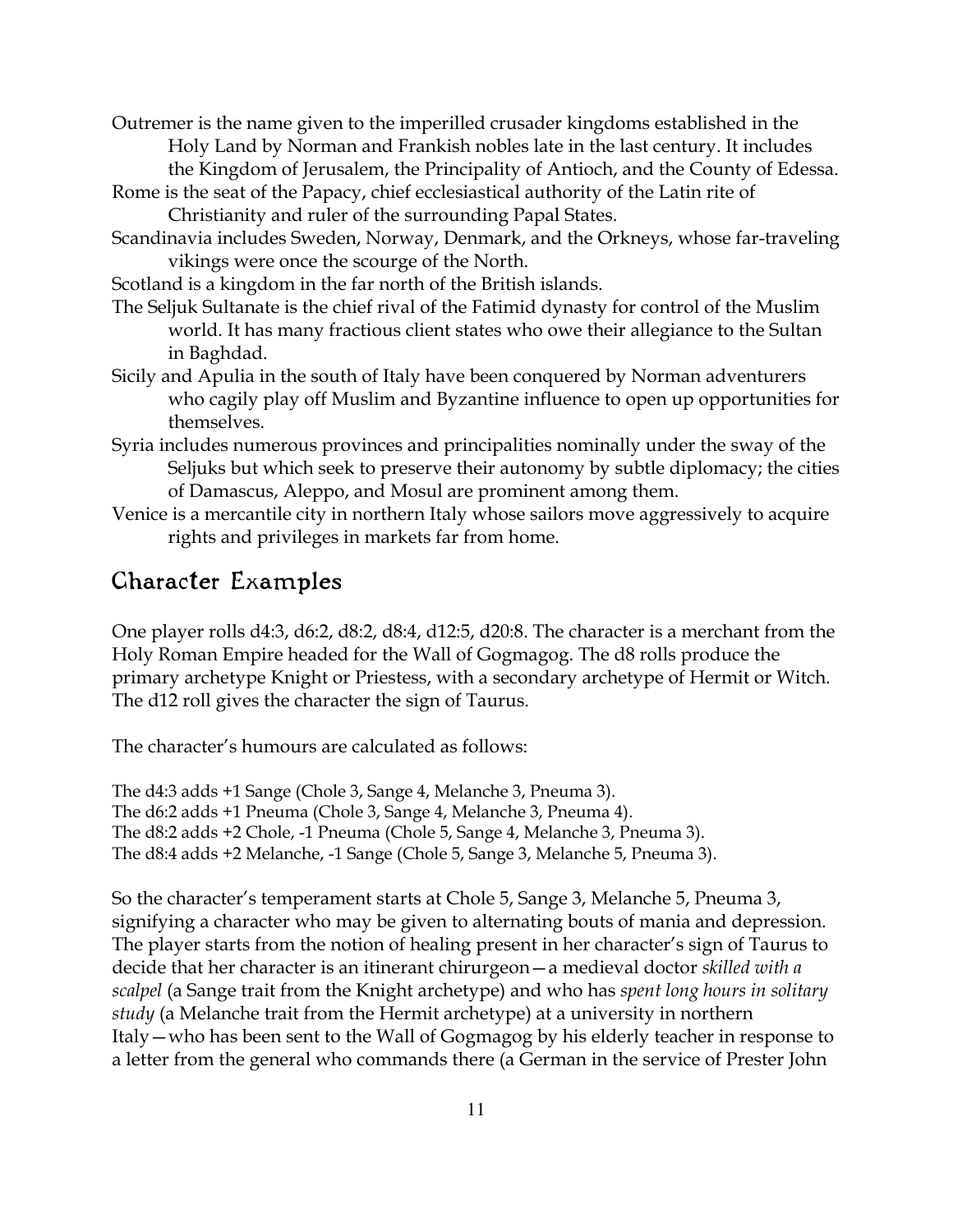who happens to be an old friend of his instructor); the general needs a physician to tend to the chronic illness of his daughter, and the local doctors are stumped. Selling his services as a chirurgeon satisfies the requirement that the character be of the merchant type, and his character traits are sufficiently connected to the archetypes generated by the d8 rolls. The player also gives her character an Italian-sounding name: Dottore Giacomo Abbrenzi of Milan.

A second player rolls d4:4, d6:3, d8:4, d8:2, d12:4, d20:3. The character is a warrior from Cipango with the primary archetype Hermit/Witch and the secondary archetype Knight/Priestess who is headed for the Tomb of St. Judas Didymus. The player likes the idea of a ninja assassin for a powerful warlord or *daimyo* of whom he is the *sworn servant* (a Sange trait from the Knight archetype) and in whose service he has grown cunning and cruel (a Pneuma trait from the Witch archetype) sent in pursuit of a thief whose location he has been told will be indisputably revealed in the waters surrounding the tomb. The character's name is Tanaka Ichi, with the temperament Chole 6, Sange 2, Melanche 6, Pneuma 2.

A third player rolls d4:1, d6:3, d8:6, d8:8, d12:2, d20:13. The character is a pilgrim from Outremer journeying to the Tomb of St. Judas Didymus with the primary archetype Vagabond and the secondary archetype King or Queen, with the star-sign Aquarius. The player decides that his character is Baldwin the Leper, prince of the Kingdom of Jerusalem, traveling to the saint's tomb to visit its healing waters. His Melanche trait of leprous taint comes from the Vagabond archetype, and that of regal bearing (a Sange trait, the player decides) from the King archetype. His humours are Chole 2, Sange 3, Melanche 5, Pneuma 6.

| <b>PRESTER JOHN</b> |                  |  |  |  |
|---------------------|------------------|--|--|--|
| Chole 16            | Sange 16         |  |  |  |
|                     |                  |  |  |  |
| <b>PEACE</b>        | <b>HAPPINESS</b> |  |  |  |
| Melanche 16         | Pneuma 16        |  |  |  |
|                     |                  |  |  |  |
| <b>PLENTY</b>       | <b>HARMONY</b>   |  |  |  |
|                     |                  |  |  |  |

This grid represents the resources available to Prester John and his empire.

#### Prester John and Wormwood

The "metagame" or background against which the character's actions take place is the apocalyptic struggle between Prester John and Wormwood, representing the forces of good and darkness respectively.

Create two grids representing the resources available to Prester John, Emperor of the Four Indies, and to Wormwood, Angel of the Apocalypse, during the game.

Prester John begins with 16 of each humour while Wormwood begins at 0.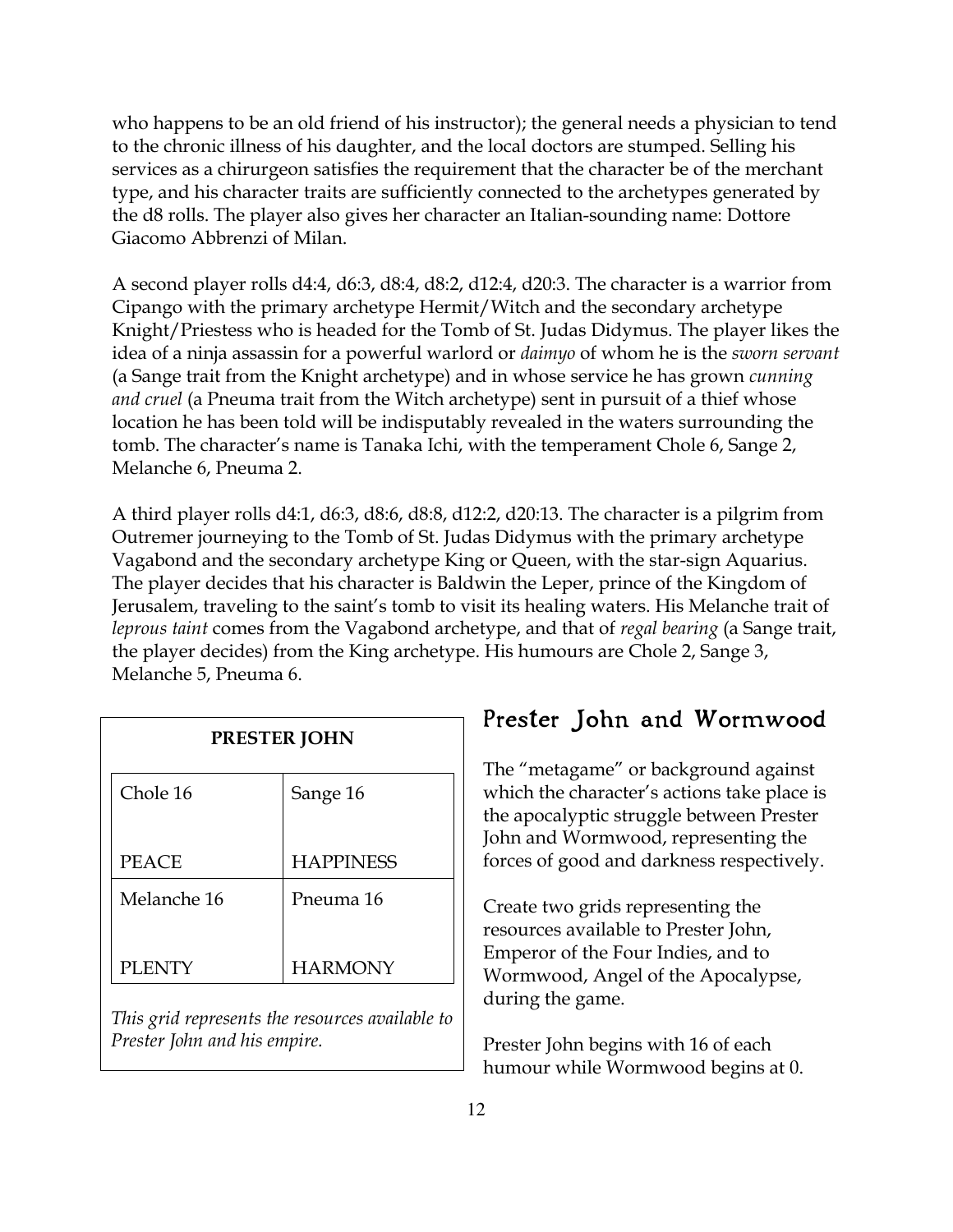During the first part of the game, however, Prester John will expend some of his humours while Wormwood will accumulate them. Once the final stage of the game is reached, the relative disparity between Wormwood and Prester John in each humour will shape the nature of the calamity that befalls the empire and the characters, and the difficulty of escaping or remedying it.

At the beginning of the game, all squares are under Prester John's control; as the game progresses, squares may fall under the control of Wormwood.

#### Initial Position

Place a token representing each character on a square along the edge of the game-map. Roll 1d4 to determine the map edge from which the character enters (1 North, 2 East, 3 South, 4 West) and 1d8 to determine the specific square in which he or she arrives.

For each destination, roll 1d8 twice (first for the easting, and then for the northing) to determine its tentative initial location.

#### Summary

At the end of Act One, all the important characters have been described and have made their entrance upon the stage. Each character comprises at least a temperament of four humours; the ones controlled by the players (as compared to the ones controlled by the Game Master, or GM) also incorporate (a) two "alchemical" archetypes that in turn give shape to one character trait each, and (b) an astrological aspect or "star-sign." Each alchemical trait is associated with one of the four humours.

| <b>WORMWOOD</b> |               |  |  |  |
|-----------------|---------------|--|--|--|
| Chole 0         | Sange 0       |  |  |  |
| <b>WAR</b>      | <b>PLAGUE</b> |  |  |  |
| Melanche 0      | Pneuma 0      |  |  |  |
| <b>FAMINE</b>   | <b>POISON</b> |  |  |  |

This grid represents the resources available to Wormwood and his minions.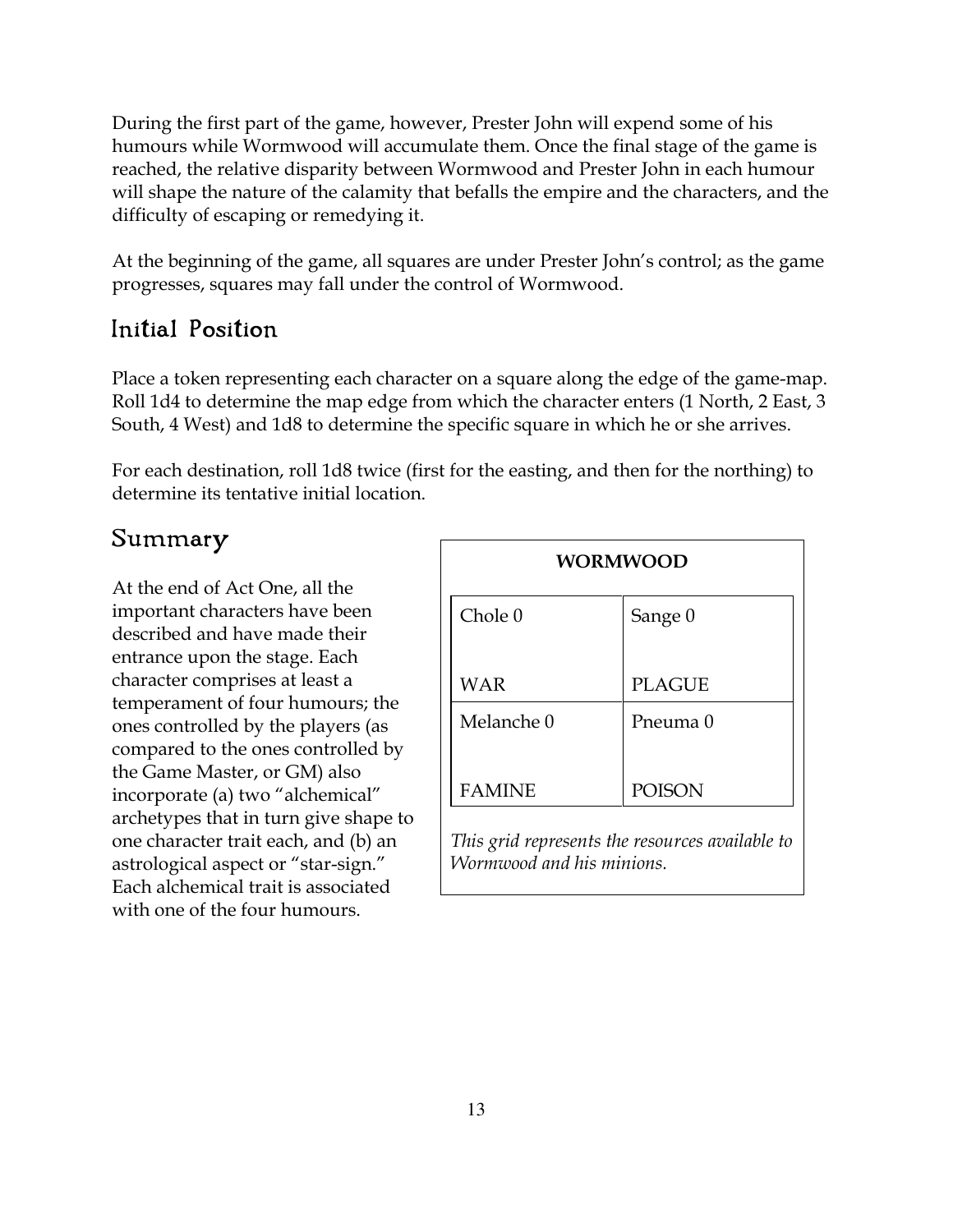#### Act Two: We, In Some Unknown Power's Employ, Move on a Rigorous Line

AS ACT TWO BEGINS, the characters created by the players have just entered the stage; that is, they are at the edge of the game-map, having entered severally from various directions. We already know a little bit about them, but the main function of Act Two is to develop the characters via role-playing their interactions with each other and with the Kingdom of Prester John. In addition, the progress of Act Two develops the apocalyptic metaplot as the power of Wormwood grows and that of Prester John weakens.

#### Order of Play

Determine the order of play by comparing characters' temperaments: highest Chole goes first, resolving ties in order of highest Sange, highest Melanche, highest Pneuma. Keep this order throughout the game, even though the temperaments of the characters will change.

For example, in a game involving the three sample characters created above, the order of play would be Tanaka Ichi, Dottore Giacomo Abrenzi, and Baldwin the Leper.

#### A Character Turn Begins

A character turn begins with the active player (i.e., the player whose turn it is) selecting an interlocutor; that is, another player with whom to interact via the medium of their characters. Usually, or at least at first, the interlocutor will be the GM, but when playercontrolled characters are in the same square, the active player may choose the player of a co-located character as the interlocutor. Additionally, the player may choose as interlocutor any other player with whose character his or her own character has a tie (i.e., a connection of love, hate, fear, or reverence—see the rules below), even if that character is not in the same square.

Each player then secretly chooses one humour whose interaction will determine the "plot point" that begins the scene (see the table below), taking a point from that humour and transferring it to Wormwood.

The GM chooses randomly by drawing a card from the remaining cards in the tarot deck, such that Swords = Chole, Wands = Melanche, Cups = Sange, Pentacles = Pneuma, Major Arcana = mirror the player's choice. He transfers the relevant humour from Prester John to Wormwood unless Wormwood himself is the interlocutor, in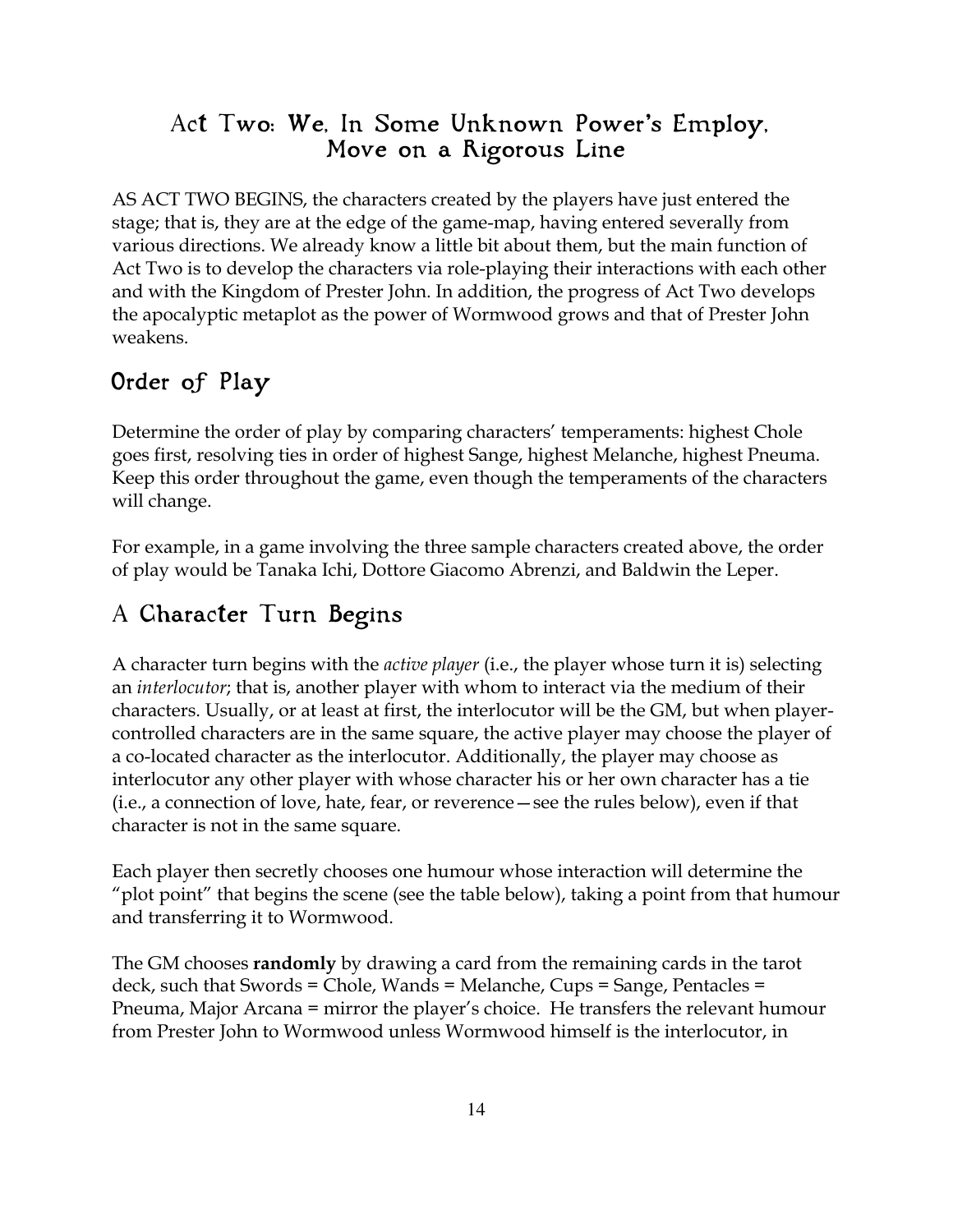which case the transfer moves in the opposite direction, from Wormwood to Prester John. The amount transferred depends on the value of the card being drawn.

If the card is a 2 or 3, transfer 1 humour from the relevant suit from Prester John to Wormwood (Swords = Chole, Wands = Melanche; Cups = Sange; Pentacles = Pneuma). If the card is between 4 and 8, transfer 2 humours. If the card is a 9 or 10, transfer 3 humours. If the card is a face card or major arcana, transfer 4 humours.

The interaction of the selected humours determines the initial plot point for the scene. There are ten different plot points, each of which is broadly defined so as to potentially incorporate a wide variety of fictional events and which also specifies possible gamemechanical effects.

| <b>HUMOUR</b> | <b>Chole</b> | Sange   | Melanche  | Pneuma         |
|---------------|--------------|---------|-----------|----------------|
| Chole         | Struggle     | Loss    | Victory   | <b>Masking</b> |
| Sange         |              | Arrival | Obstacle  | Pursuit        |
| Melanche      |              |         | Departure | Recognition    |
| Pneuma        |              |         |           | Remedy         |

- Arrival (Sange-Sange). The active character arrives at a destination; the active character overcomes an obstacle; the active character is joined by or reunited with companions. Move the character one square in a cardinal direction chosen by the active player; OR add a trait reflecting the event; OR move Prester John or another non-player character to the character's square; OR move Wormwood to the character's square if within the apocalyptic region (see below). Negate the effects of Obstacle.
- Departure (Melanche-Melanche). The active character begins or continues a journey, is dispatched by some authority or by his or her own initiative on a mission or other endeavor, or slips free of his or her current circumstances. Move the character one square in a cardinal direction chosen by the interlocutor; OR add a trait reflecting the event. Negate the effects of Obstacle. Choose a new destination for the character, if desired. Leave pursuers and other characters behind, if desired.
- Loss (Chole-Sange). The active character loses a fight; something valuable is stolen or taken from the active character; the active character is hurt or injured. Define the character as in a physical (Chole), intellectual (Melanche), social (Sange) or moral (Pneuma) conflict. Remove a tie or a trait or reduce one humour by an amount depending on the interlocutor's relevant humour: 1 to 3, 1d4; 3 to 8, 1d6; 9 to 15, 1d8; 16 or more, 1d12.
- Masking (Chole-Pneuma). The active character dons a disguise; the active character is marked, scarred, or branded; the active character hides from pursuers or other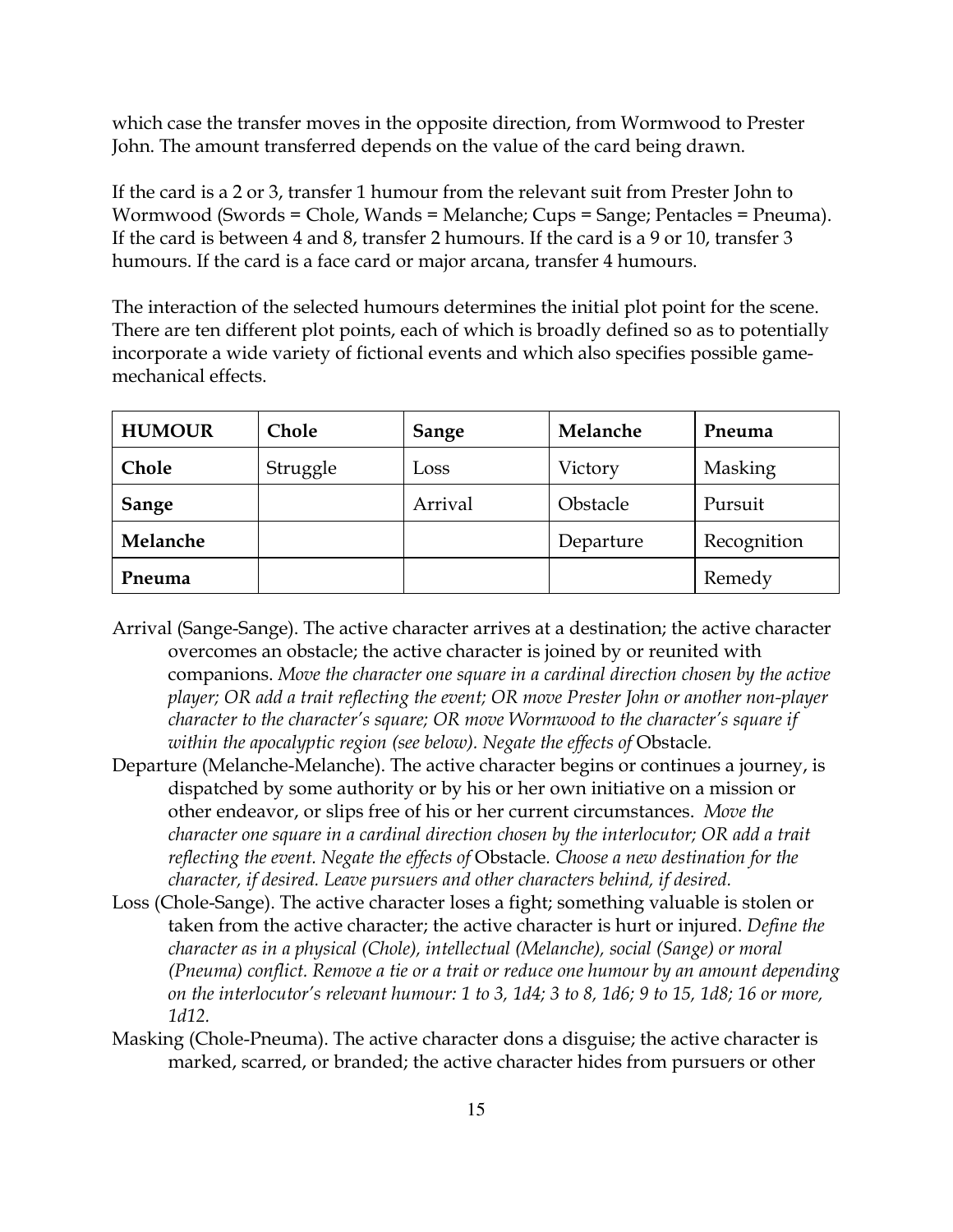foes; the active character is forbidden to undertake some action or is otherwise constrained. Give the character a new trait or tie reflecting the event.

- Obstacle (Sange-Melanche). The active character faces a challenge, obstacle, obstruction, or other constraint; the active character is separated from companions; the active character is captured by foes. The character cannot move until Arrival, Departure, or Remedy is played.
- Pursuit (Sange-Pneuma). The active character is chased, tracked, followed, or shadowed by foes. Create a new pursuer or move an existing pursuer into the character's square. Until Masking, Struggle, or Victory are played, expend an additional Chole humour in order to move, and the pursuer follows.
- Recognition (Melanche-Pneuma). The active character abandons a disguise; the active character reveals a flaw or weakness; the active character's brand, mark, or scar is noticed or otherwise proves in some way consequential. Add a new trait or tie to the character reflecting the event; OR tie another character to the character; OR remove any trait added by Masking.
- Remedy (Pneuma-Pneuma). The active character girds for war; the active character receives a useful gift; the active character learns how to overcome an obstacle. Add a new trait to the character reflecting the event; OR give the character a new special gift; OR negate the effects of Obstacle; OR restore a trait, tie, or special gift removed by Loss, OR add to one of the character's humours by an amount depending on the interlocutor's Pneuma: 1 to 3, 1d4; 3 to 8, 1d6; 9 to 15, 1d8; 16 or more, 1d12;
- Struggle (Chole-Chole). The active character comes face-to-face with a foe or otherwise becomes engaged in some kind of conflict. Define the character as in a physical (Chole), intellectual (Melanche), social (Sange) or moral (Pneuma) conflict. Reduce one of the active character's humours by an amount depending on the interlocutor's humour: 1 to 3, 1d4; 3 to 8, 1d6; 9 to 15, 1d8; 16 or more, 1d12. The character cannot move until Loss, Masking, Pursuit, or Victory are played.
- Victory (Chole-Melanche). The active character defeats a foe; the active character receives a reward; the active character gains the respect, admiration, or love of another character; the active character is transfigured or transformed. Add a new trait to the character reflecting the event OR tie another character to the character OR add a new archetype to the character. Remove one apocalyptic designation from the square, if any.

The player of the moving active character can choose to take other characters with him or her as long as that is warranted or supported by the game-fiction.

If there is no other character in the square available to the interlocutor (i.e., if no character is in the square that doesn't already "belong" to someone other than the interlocutor), the interlocutor must generate one on-the-fly for the active character to interact with. Roll 1d8 and 1d12 to generate a character with an archetype and a star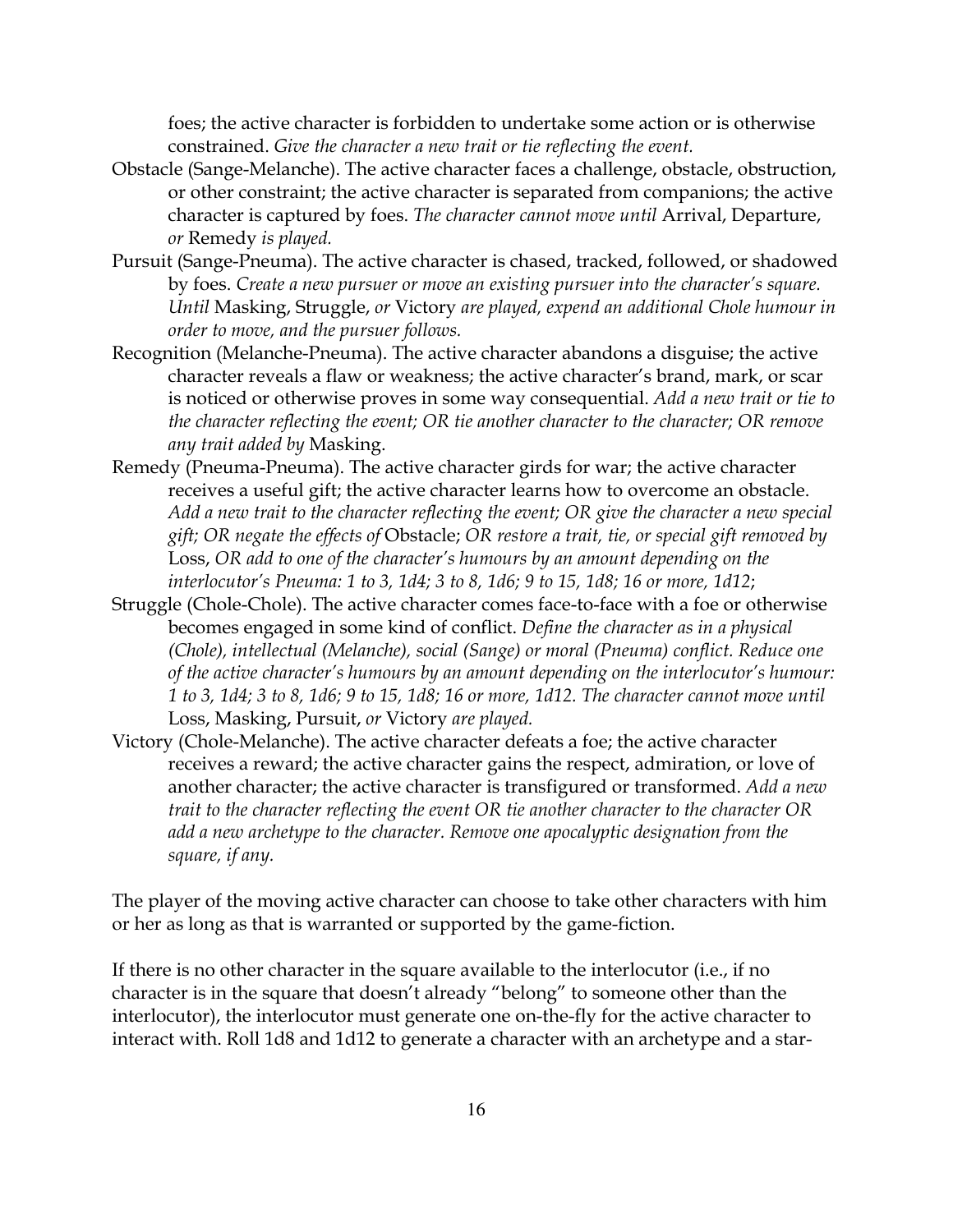sign. Use the results of these rolls along with the terrain of the square and the plot point shaping the scene to inspire the beginning of the scene.

Kibbitzing from other players is encouraged, as is soliciting the input of the active player about what challenges and risks he or she is interested in having the character pursue.

The scene framing shades into a bit of "open role-play" between the interlocutor and the active player in order to more fully get at the heart of the scene. The interlocutor is trying to get the active player to commit his or her character to a course of action whose resolution will engage the game mechanics as well as move the action of the game forward.

# Scene Framing Example

Tanaka Ichi begins his turn in a farmland square. His player chooses the GM to be interlocutor, as he must. The GM secretly chooses Chole while Tanaka's player secretly chooses Pneuma, resulting in the plot point of Masking (the active character dons a disguise; the active character is marked, scarred, or branded; the active character hides from pursuers or other foes; the active character is forbidden to undertake some action or is otherwise constrained). The GM rolls a 2 for the interlocutor character's archetype and 10 for the interlocutor character's star-sign, making that character a Knight/Priestess of Libra, one whose activities involve pursuit, conflict, or struggle associated with peace, commerce, cooperation, or working together in some way.

In the GM's mind, a "knight of commerce" associated with farmland is a wealthy landowner, with many bondsmen in service to him working the fields. Since Tanaka Ichi is a ninja, the GM absolutely wants him to don a disguise for this plot point, so the question becomes what sort of disguise would best drive the scene, and what rationale for that disguise would make the most sense. The GM tells the Tanaka's player, "You've arrived at the fortified home of a wealthy farmer with many servants who is preparing to go on a pilgrimage to the Tomb of St. Judas Didymus; your plan is to join his party in disguise so that you can make your way to the tomb more easily and avoid alerting the thief you're after, because he has has powerful friends in Nysse. How did you disguise yourself so that the wealthy farmer—his name is Panil Veda—will accept you as a member of his pilgrimage?"

Tanaka's player says, "I disguise myself as a blind beggar who thinks that the relics of the saint can cure him, and play upon the rich man's sympathies so that he'll take me along."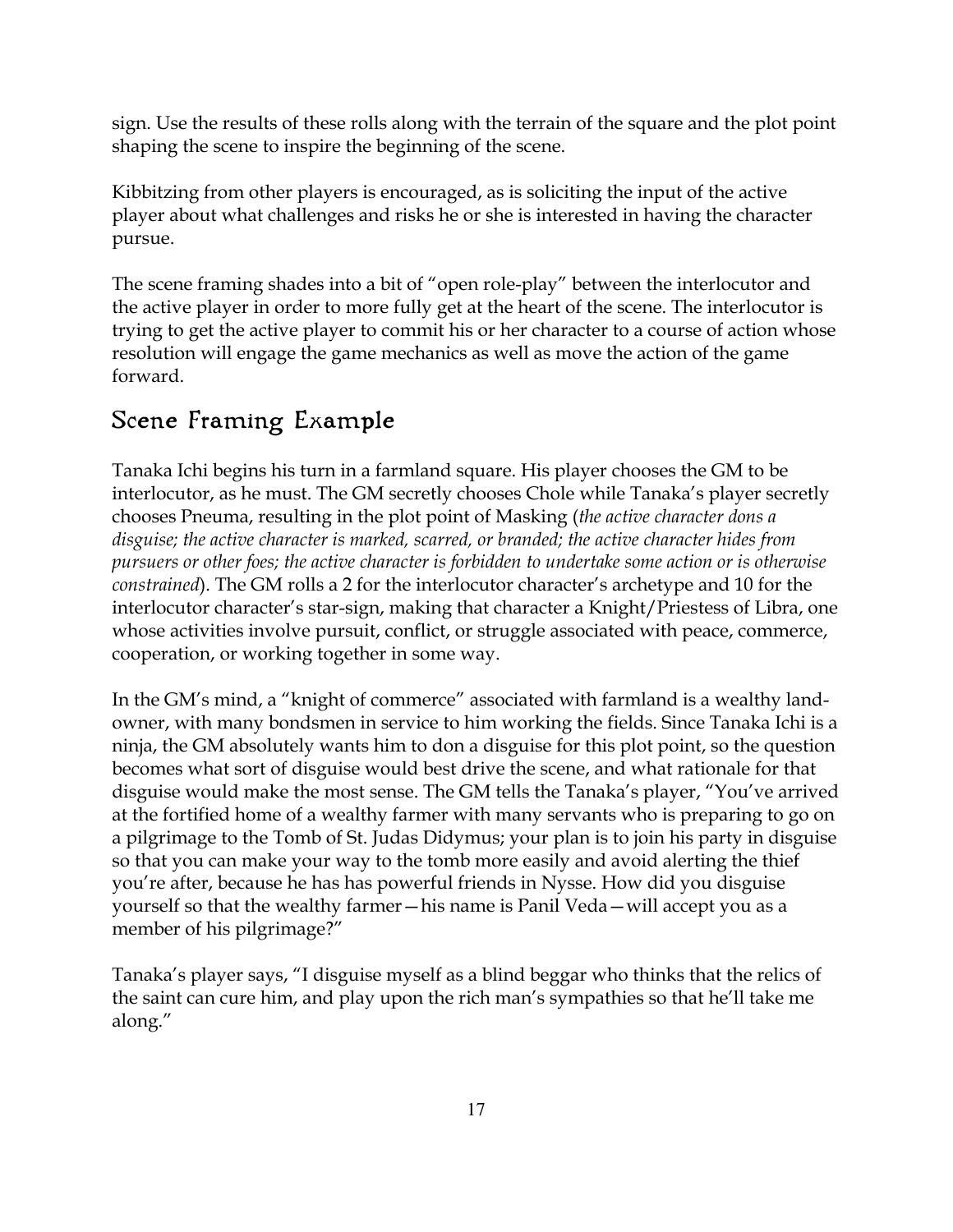The GM tells Tanaka's player to add disguised as a blind beggar to the character as a Chole trait (i.e., something that helps the character when he's trying to be clever). He says, "The scene opens up with Tanaka Ichi coming at dusk up to the great mansion where Panil Veda makes his home. There is a great big front door, wide enough for a chariot to drive through; it is ornately carved and inlaid with panels of ivory. Around the back is the kitchen entrance, a small doorway at which beggars gather to receive whatever largesse the head cook is permitted to distribute to those who wait. What do you do?"

"I knock on the front door with my stick and wait to be admitted," says the player of Tanaka Ichi.

"Okay," the GM replies. "Let's see what happens. Roll your dice."

## The Dice You Roll

Each participant in the scene rolls his or her d4 (Chole), d6 (Melanche), d8 (Pneuma), and d12 (Sange). He or she may also roll a d20 if during the "open role-playing" of scene framing, it became clear that the scene touches upon an aspect relevant to the character's star sign. In this case, the d20 is called the player's "Quintessence die." The Quintessence die may be used in place of any other die during the scene.

# Playing Out the Scene

Once the scene is set, participants play it out by describing their actions and giving their words and deeds mechanical weight by assigning dice associated with their humours to the "scene grid" that characterizes those words and deeds.

**The Action Round** Beginning with the active player, each player describes his or her character's deeds or words and moves a die to the appropriate box on the scene grid, role-playing appropriately.

The action round continues going around the table until all dice are placed or everyone has passed (i.e., one may refrain from playing a die if one does not wish to characterize one's actions as it requires).

If, when playing a die, one can narrate in a trait associated with the same humour (whether that trait belongs to your character or not) to one's own advantage, one may use that trait to "roll up" (or roll down) one's own die by one point. You may also spend points from the corresponding humour in order to increase your roll up to the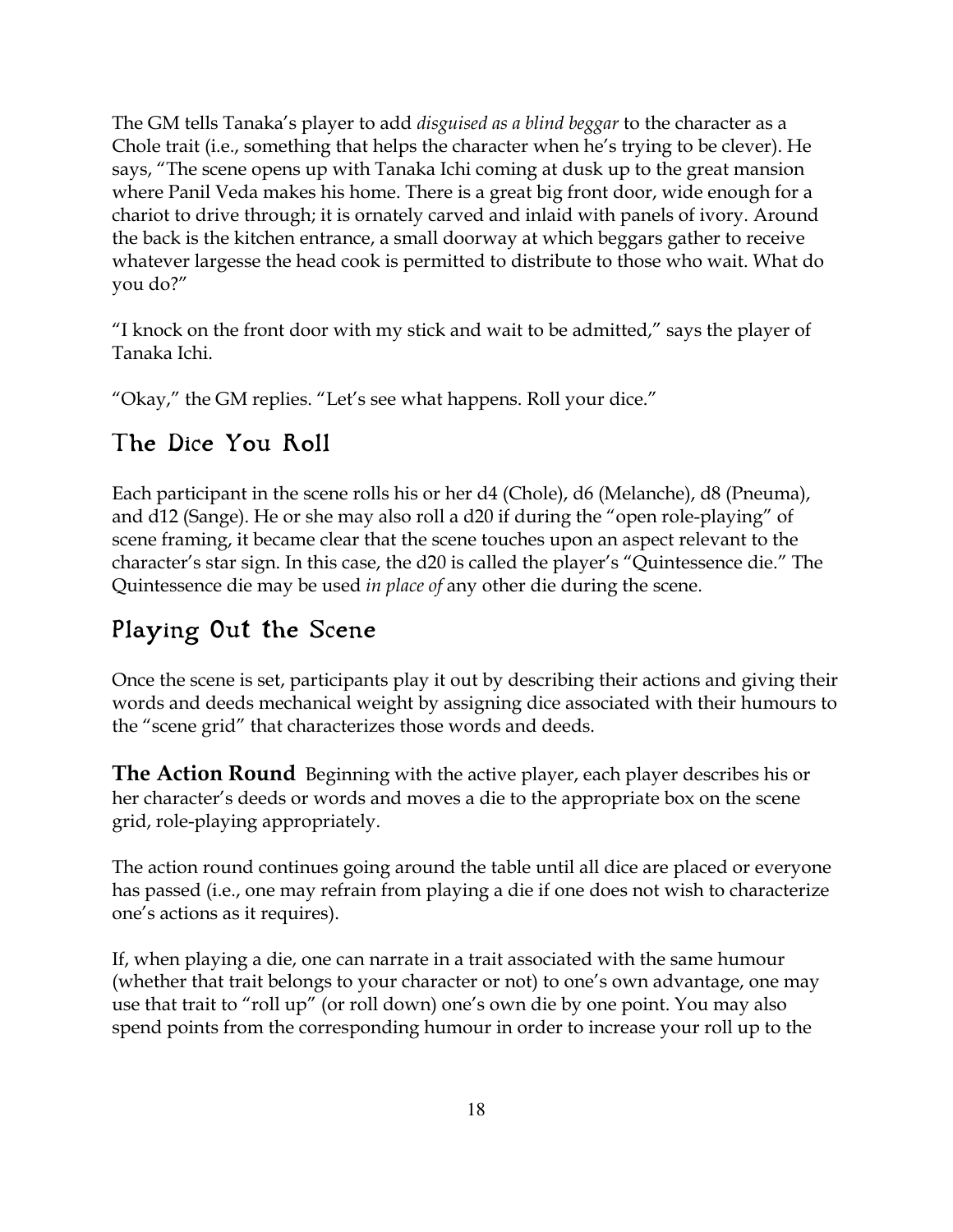maximum die result. You may add points to the corresponding humour if you roll down to the minimum die result.

#### Words and Deeds

During the action round, when you place a die, narrate or role-play your corresponding behavior as either *words* (i.e., expressions intended to convey something to a hearer) or deeds (i.e., actions with some sort of non-expressive physical purpose). Note that there is some overlap between the two types of behavior—e.g., a physical action not intended to signal anything but which in fact does, albeit inadvertantly)—and clever players will leverage that overlap to their advantage when necessary.

Depending on the value of the die, the words or deeds being described need to be able to be characterized in a particular way. In general, when the die shows its highest value, the behavior should match the positive aspect of the corresponding humour; when it shows its lowest value (i.e., a 1) it should match some negative aspect of the humour, associated either with a superabundance or a deficiency, at the player's option.

- If your Chole die shows a 1, your words are either foolish or cynical.
- If your Chole die shows a 4, your words are clever.
- Otherwise, your words are honest.
- If your Sange die shows a 1, your deeds are either cowardly or foolhardy.
- If your Sange die shows a 9 through 12, your deeds are brave.

#### A Note on Ties

Ties are a special kind of trait that characters may gain as a result of their travels in the kingdom of Prester John. A tie is an emotional relationship with another character, categorized as either Hatred, Friendship, Fear, or Reverence and associated with Chole, Sange, Melanche, and Pneuma, respectively. Whenever that other character is present in a scene, the character with the tie may use it as a trait to add one to the die for that humour when it is played during a scene. Ties are unilateral (they go from one character to another), potentially multiplex (a character may have more than one kind of tie to another character), and may be reciprocated asymmetrically (hating another character does not prevent that character from loving you).

Otherwise, your deeds are prudent.

If your Melanche die shows a 1, your words are either ignorant or abstruse. If your Melanche die shows a 6, your words are wise. Otherwise, your words are innocent.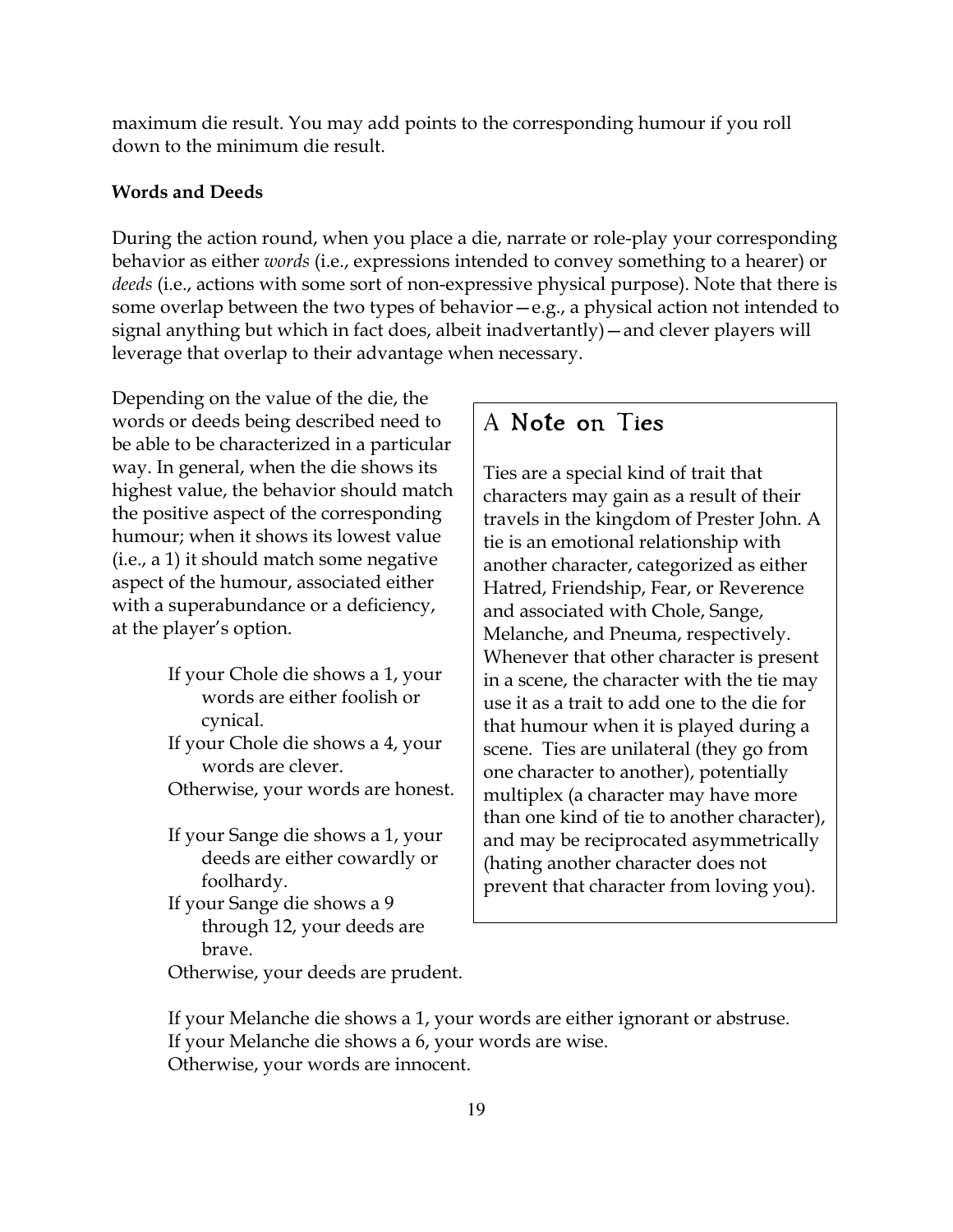If your Pneuma die shows a 1, your deeds are either blasphemous or cruel. If your Pneuma die shows an 8, your deeds are righteous. Otherwise, your deeds are proper.

> As you narrate your action, move the relevant die to its proper place on the scene grid.

As a plot point (Departure), the character may be assigned a new destination. This may be (a) a location already on the map; (b) a new location invented during the scene or prior to it, or (c) off the map by a specific map edge. Having left the map, the character may return to the map on his or her next turn, or may take one or more scenes "off the map," presumably in his or her home country, and return with an Arrival or Departure plot point.

If your narration invokes any

of your traits or ties listed under that humour you may increase the relevant humour; traits and ties may be invoked once during any given turn and must be narrated in a different manner each time they are subsequently invoked. Invoking a trait or tie gives you a +1 to the relevant die result.

The box on the scene grid in which you place your die to characterize your words or deeds will also show if you should raise or lower the humour associated with the die.

Furthermore, you may gain humours depending on the way you role-play:

If you roleplay fierce rage or intense passion, +1 Chole.

If you roleplay giddy elation or childish high spirits, +1 Sange.

If you roleplay deep and woeful sadness or black depression, +1 Melanche.

If you roleplay serene and dispassionate placidity, +1 Pneuma.

Use the humours associated with the dice played that round to determine the plot point that results from the actions of the round. If there are more than two participants in the round, the player with the highest total die result (i.e., looking at the sum of the dice) gets to choose which dice of those played determine the next plot point. The player with the highest result on the die between the two selected narrates the plot point; the GM adjudicates the game-mechanical result.

At the end of the action round, the narrator of the round may choose to end the scene or let it continue for another round, if there are still dice to play. If the result of a plot point is to move the active character into a new square, the scene (usually) ends.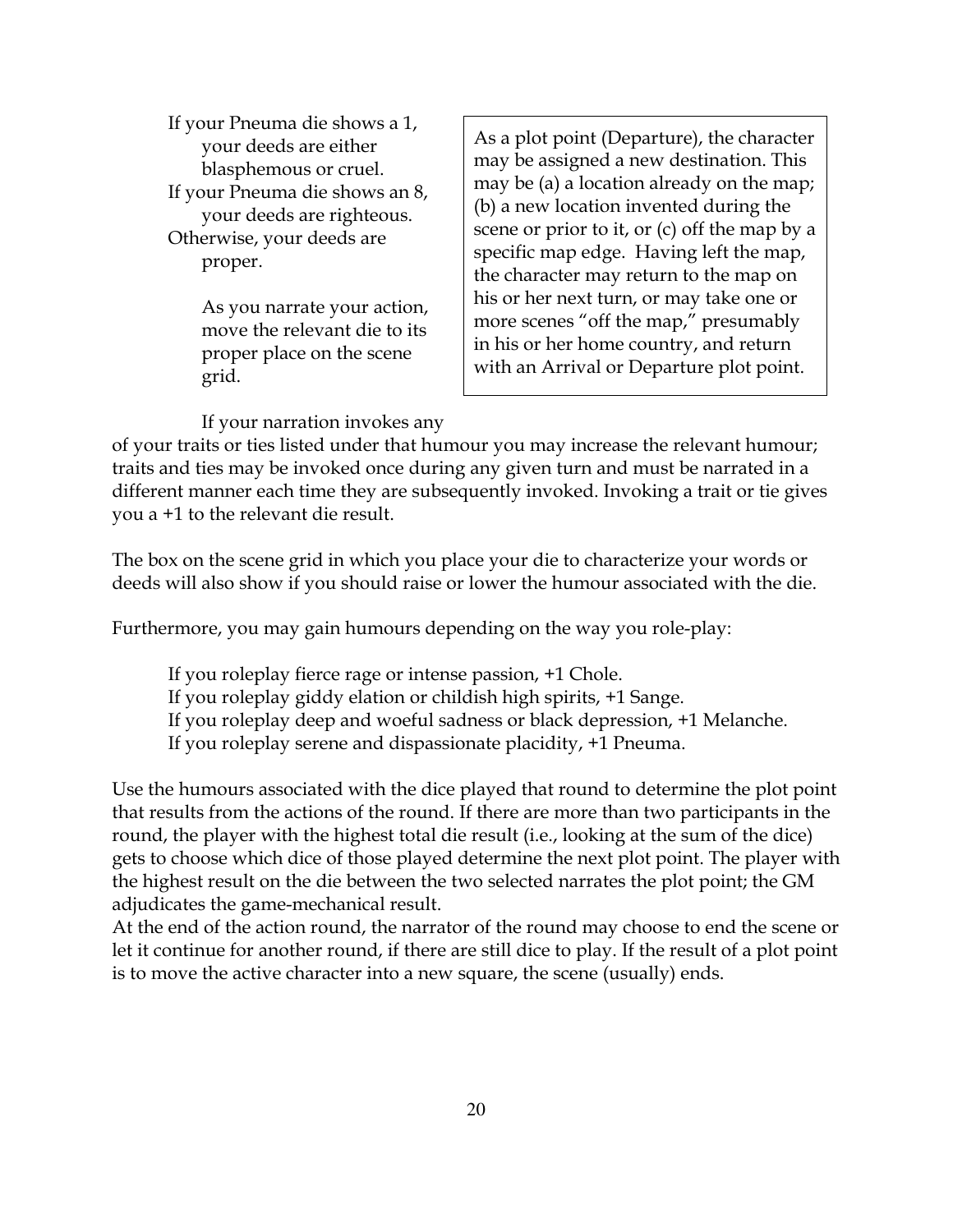# Making Progress

When a character enters a square containing a destination, roll 1d8 and consult this chart:

| Direction $\rightarrow$ | $\blacktriangleright$ Destination (8) |  |
|-------------------------|---------------------------------------|--|
|                         |                                       |  |

If the die roll is an 8, the destination is in the map-square as supposed. Otherwise, it is potentially in a different square. If the number on the die corresponds to a square that has not been entered by any character yet, move the destination to that square. If the corresponding square has been entered, the destination remains where it is.

When a character finally arrives at his or her destination, the player may immediately spend his or her humours in order to introduce a plot point that resolves or brings closure to the character's journey. This plot point may be taken as an extension of scene framing or as the resolution of the scene.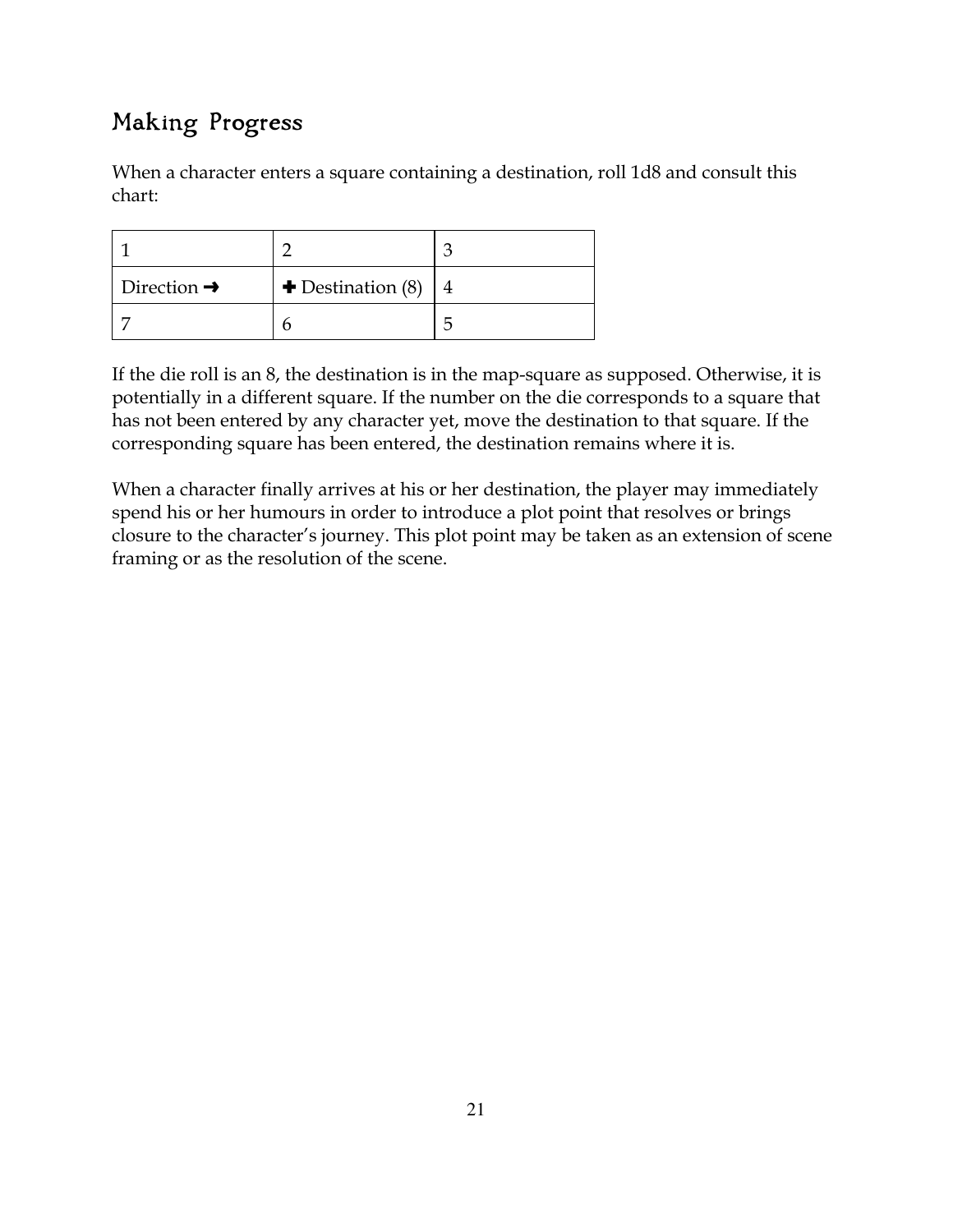## Act III: Well Met Are We Upon Megiddo Plain

As the game progresses, humours from Prester John's temperament will diminish and accrue on Wormwood's plexus; i.e., his grid.

At the end of every scene, check to see if any of the dark angel's humours exceed Prester John's. When this happens, randomly select a map-square and designate it as the center of the apocalypse. Place a token representing Wormwood in that square, which becomes the center of the "apocalyptic region," which consists simply of those squares upon which the evils of war, plague, pestilence, or poison (that is, malicious strife among neighbors as well as an unclean and debilitating environment) have been visited.

War squares require a character to expend Chole to move out of. Plague squares require an additional Melanche to move out of. Pestilence squares require an additional Pneuma to move out of. Poison squares require an additional Sange to move out of.

Place another token representing Prester John at the court of Prester John (or, if he's been determined to be elsewhere, where ever he's been determined to be, or in a random location).

Have each character on the map declare for Prester John or for Wormwood. Players of course decide for themselves. Other characters declare based on their ties to the players' characters, siding with the character if they have ties of friendship or reverence and against the character if they have ties of fear or hatred. Characters without ties remain neutral until they have ties.

A player whose character declared for Prester John may choose whether Prester John moves or not during his or her turn, one square in any direction. The GM decides whether or not Wormwood moves, and whether or not to expend humours in order to introduce war, plague, pestilence, or poison to the square.

If a character is in the same square as Prester John, the player may expend Prester John's or his or her own humours in order to introduce a plot point before or after his or her turn. The player must have declared for Prester John in order to do so. The "active character" for the plot point may be any character.

If a character is in the same square as Wormwood, the GM may expend Wormwood's humours in order to introduce a plot point before or after the player's turn.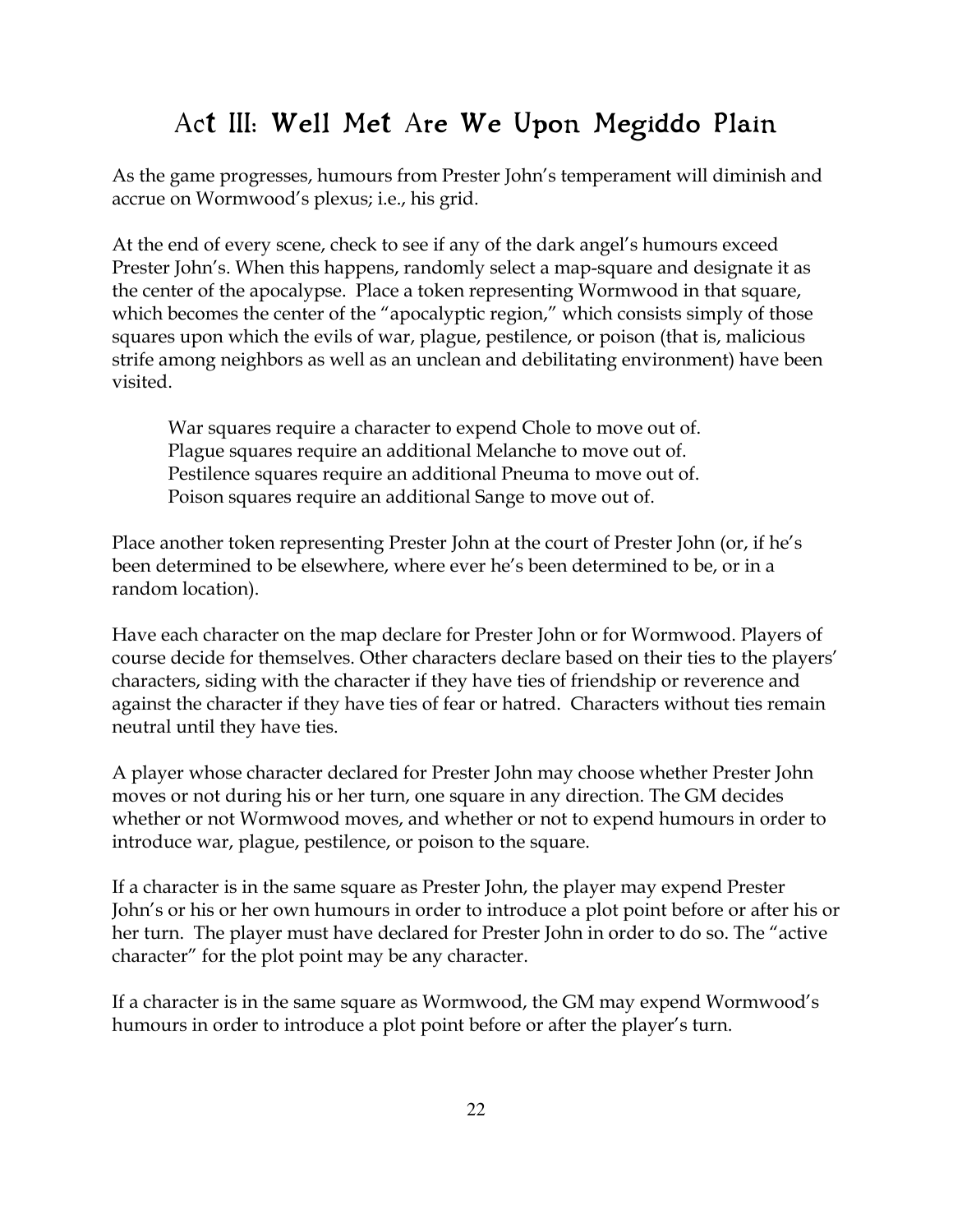If Prester John and Wormwood are in the same square, then at the end of each scene, have the active player and the GM secretly decide how many humours to expend, from one to five, and then roll a die based on the amount expended (1=d4, 2=d6, 3=d8, 5=d12). Each side must lose humours equal to the opponent's die roll; non-player characters may be sacrificed, counting as 1 humour each.

A character is defeated when his humours are reduced to zero.

During this phase, if a character leaves the map, he or she may not re-enter.

The game ends when (a) Wormwood is defeated, (b) Prester John is defeated or leaves the map, (c) all the characters who've declared for Prester John are either defeated or have left the map, or (d) there are no more cards in the deck.

Once the game ends, a final round of narration takes place. The player with highest Pneuma narrates the outcome of the apocalypse, based on a comparison of Prester John's and Wormwood's humours:

- If Prester John has higher Chole, then peace comes; otherwise, war will spread across the nations.
- If Prester John has higher Sange, then the people obtain health and happiness; otherwise, plague devastates the nations.
- If Prester John has higher Melanche, then there will be a time of prosperity and plenty; otherwise, the people face famine and starvation.
- If Prester John has higher Pneuma, then the people live in a spirit of harmony and good-neighborliness; otherwise, there is internecine strife and secret murder.

Each player may narrate the final fate of his or her character, as desired.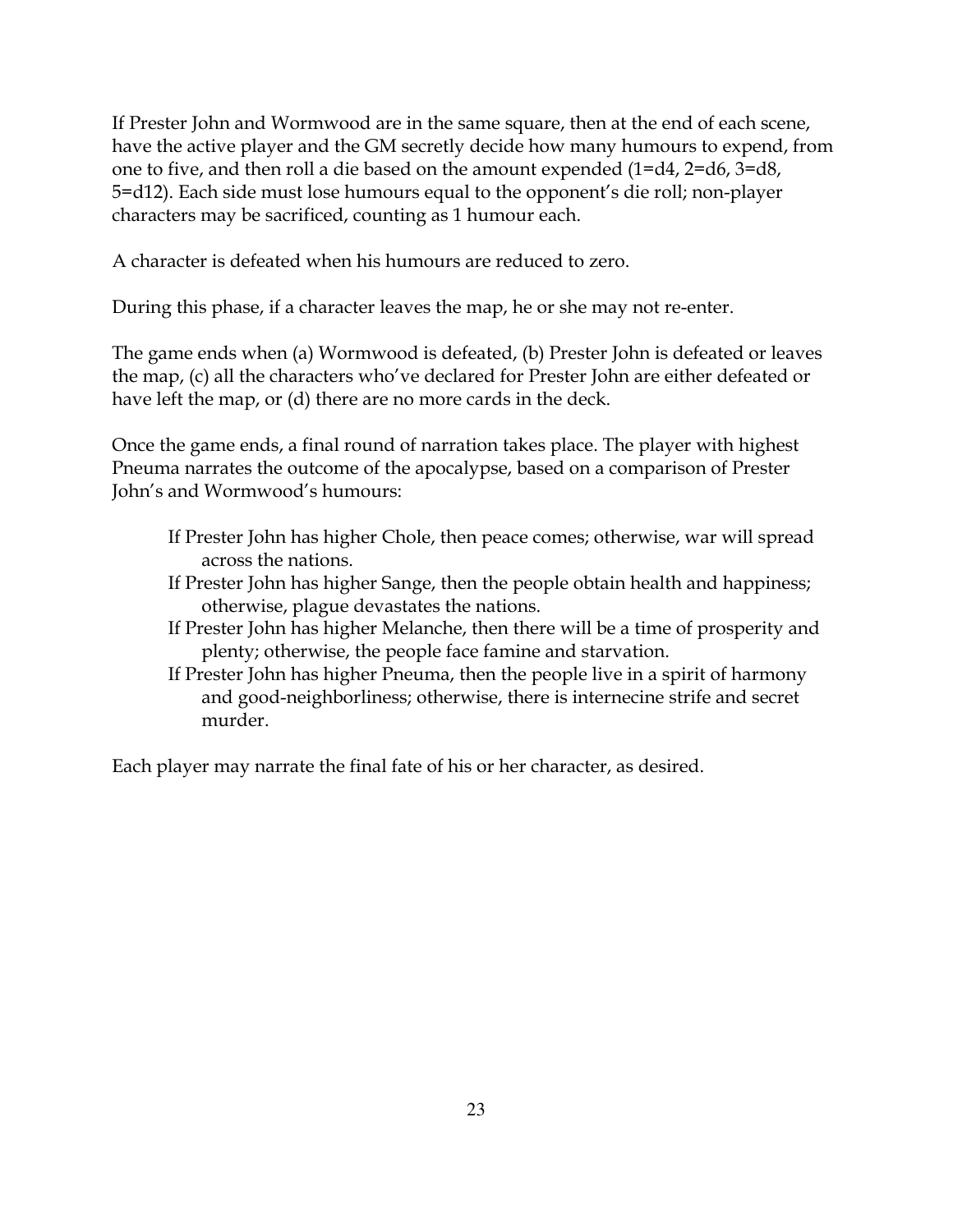#### References and Inspiration

Calvino, Italo (1974). Invisible Cities (William Weaver, Trans.). New York: Harcourt Brace Jovanovich.

Chabon, Michael (2007). Gentlemen of the Road. New York: Del Rey.

d'Ormesson, Jean (1974). The Glory of the Empire (Barbara Bray, Trans.). New York: Alfred A. Knopf.

Eco, Umberto (2002). Baudolino (William Weaver, Trans.). New York: Harcourt.

- Philips, J.R.S. (1988). The Medieval Expansion of Europe. Oxford, England: Oxford University Press.
- Wright, John Kirtland (1925/1965). The Geographical Lore of the Time of the Crusades: A Study in the History of Medieval Science and Tradition in Western Europe. New York: Dover Publications.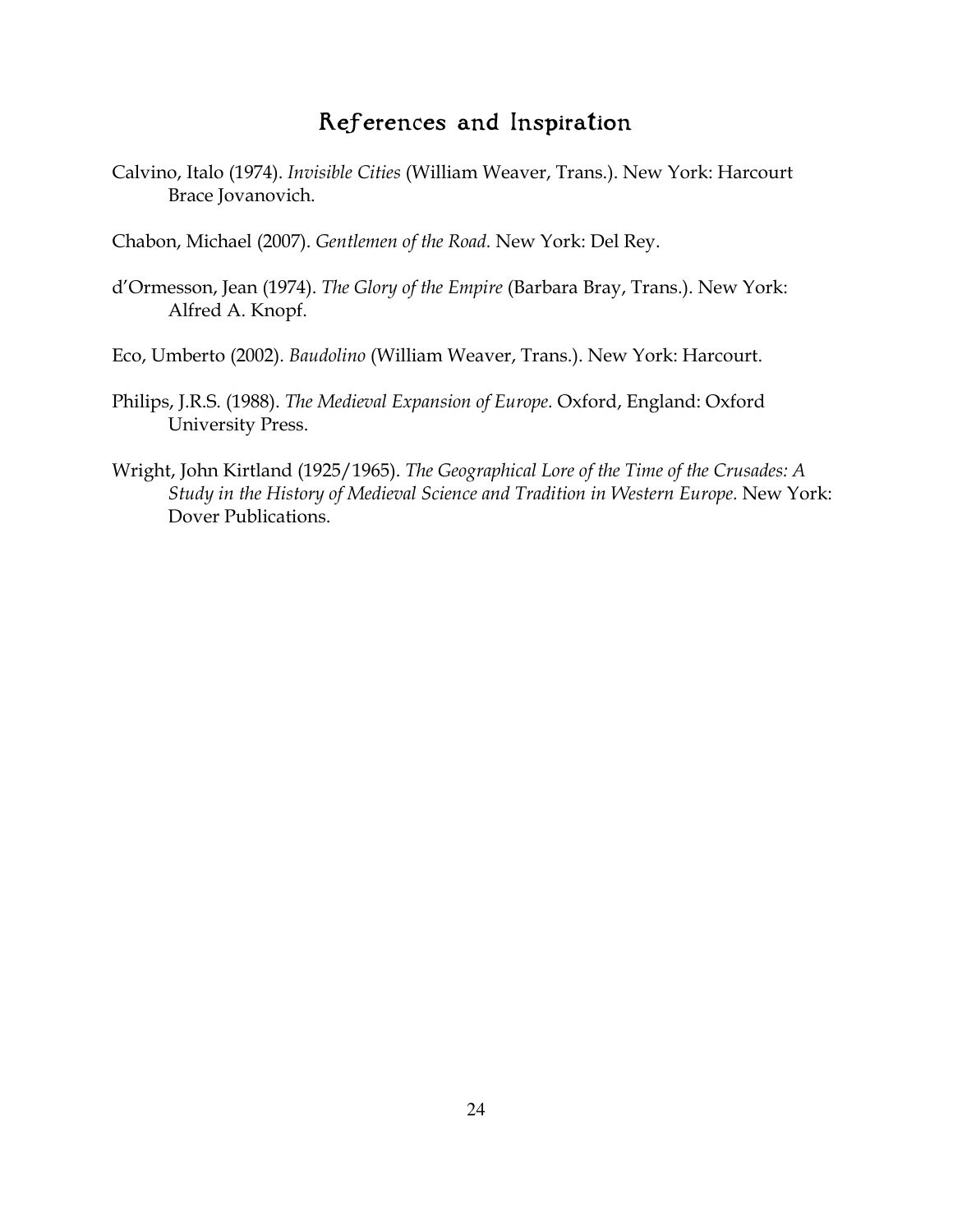# The Perilous Realm Character Record

| <b>Character Name</b>   |                                                               |
|-------------------------|---------------------------------------------------------------|
| Description             |                                                               |
| Purpose (1d4)           | $\Box$ Pilgrim $\Box$ Emissary $\Box$ Merchant $\Box$ Warrior |
| Destination (1d6)       |                                                               |
| Archetype(s) $(1d8 2x)$ |                                                               |
| Star-Sign (1d12)        |                                                               |
| Origin (1d20)           |                                                               |

| CHOLE (d4) Roleplay fierce rage or intense     | SANGE (d12) Roleplay giddy elation or    |
|------------------------------------------------|------------------------------------------|
| passion for +1 Chole.                          | childish high spirits for $+1$ Sange.    |
| Chole Traits / Hateful Ties:                   | Sange Traits / Friendly Ties:            |
| Chole Total:                                   | Sange Total:                             |
| MELANCHE (d6) Roleplay deep, woeful            | PNEUMA (d8) Roleplay serene and          |
| sadness or black depression for $+1$ Melanche. | dispassionate placidity for $+1$ Pneuma. |
| Melanche Traits / Fearful Ties:                | Pneuma Traits / Reverent Ties:           |
| Melanche Total:                                | Pneuma Total:                            |